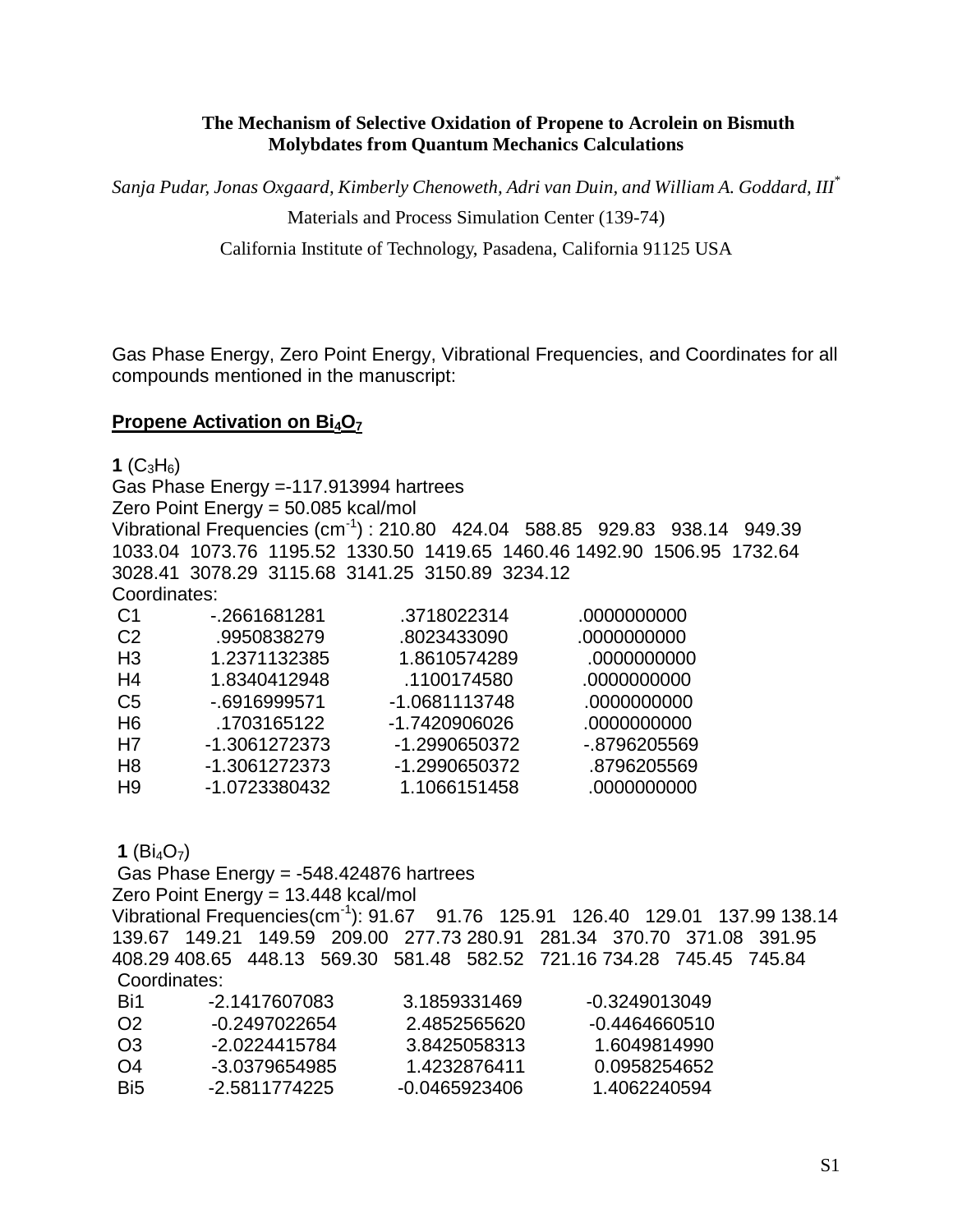| -2.3839758719 | 1.1607538446  | 3.0422974765 |
|---------------|---------------|--------------|
| -1.3303893719 | 2.8536783091  | 3.1985456142 |
| 0.4359692996  | 2.2345603525  | 2.4928896254 |
| 0.8134089278  | 1.2472498684  | 0.7467849002 |
| -0.6100159772 | -0.1697578057 | 0.9760450364 |
| -1.3446450953 | 3.7418432082  | 4.8410257328 |
|               |               |              |

**2**

Gas Phase Energy = -666.341835 hartrees Zero Point Energy = 63.745 kcal/mol Vibrational Frequencies(cm-1) : 4.10 5.06 20.83 28.73 54.41 65.40 91.42 91.88 126.65 127.66 129.74 138.01 138.19 139.77 148.58 149.34 209.10 240.44 277.03 280.76 281.53 370.16 370.71 391.93 409.11 409.58 426.18 448.08 569.90 581.57 582.50 593.53 716.20 730.62 745.77 746.21 926.13 931.89 953.57 1034.22 1075.19 1197.91 1328.35 1426.18 1459.51 1492.01 1507.88 1728.56 3015.59 3066.75 3106.26 3136.27 3145.90 3226.60 Coordinates:

| C1              | -5.8525680980 | 0.7061757013  | 0.1408214258  |
|-----------------|---------------|---------------|---------------|
| C <sub>2</sub>  | -4.8409288925 | 0.1716147329  | -0.5458982076 |
| C <sub>3</sub>  | -3.9900477237 | -0.9771710085 | -0.0919296512 |
| H4              | -6.4321895664 | 1.5396550606  | -0.2465105909 |
| H <sub>5</sub>  | -6.1383213449 | 0.3268044576  | 1.1199181861  |
| H <sub>6</sub>  | -4.5906188491 | 0.5920503776  | -1.5211727807 |
| H7              | -4.2949402848 | -1.3365816323 | 0.8965347048  |
| H8              | -4.0615276470 | -1.8182316359 | -0.7949571401 |
| O9              | -0.7016600306 | -0.5824511664 | -0.2034192562 |
| Bi10            | 1.1558030441  | -0.3724762475 | -0.2062707019 |
| O <sub>11</sub> | 1.8956701989  | 1.3846083205  | -0.8068930374 |
| <b>Bi12</b>     | 3.8616935225  | 1.9260439233  | -0.9449242657 |
| O <sub>13</sub> | 4.3956599986  | 1.3011474614  | 0.9003517646  |
| <b>Bi14</b>     | 4.1321878519  | -0.4540769581 | 1.8682526619  |
| O <sub>15</sub> | 2.1224175697  | -0.5960565805 | 1.5299891481  |
| O <sub>16</sub> | 4.6986312597  | -1.6685372406 | 0.3555479719  |
| <b>Bi17</b>     | 4.2312436652  | -1.6888948365 | -1.6115721265 |
| O <sub>18</sub> | 2.2056289845  | -1.6249252949 | -1.3573297510 |
| O <sub>19</sub> | 4.4761212148  | 0.2867235549  | -1.9564824886 |
| H <sub>20</sub> | -2.9274983312 | -0.7010452005 | -0.0506657483 |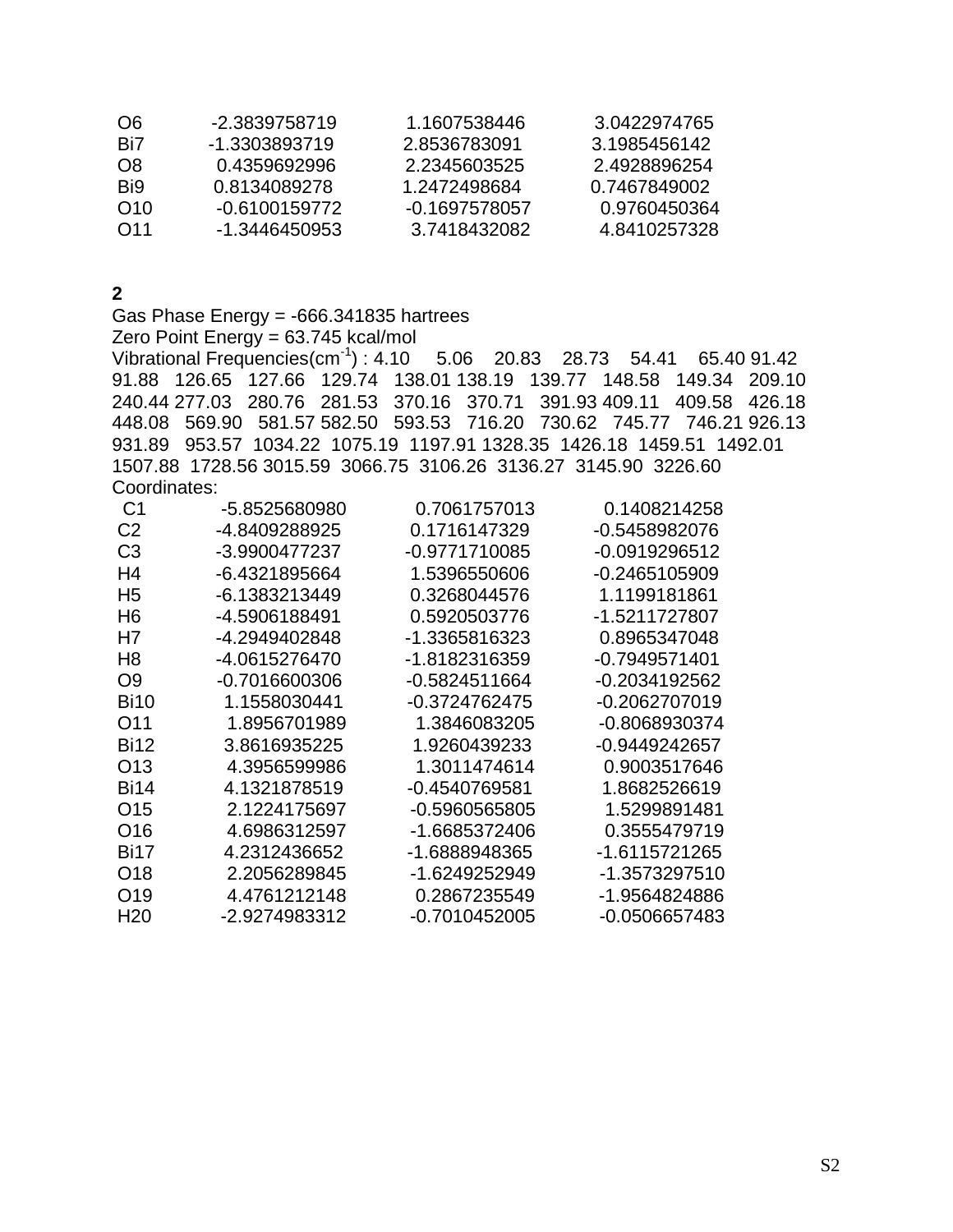**TS1** (closed shell) Gas Phase Energy = -666.318546 hartrees Zero Point Energy =  $60.217$  kcal/mol Imaginary vibrational frequency =  $665$ i cm<sup>-1</sup> Vibrational Frequencies (cm-1): -664.81 10.08 12.34 16.64 65.18 88.33 93.53 113.00 123.02 133.92 134.32 139.19 143.46 145.02 168.83 202.42 225.57 257.80 272.62 277.46 280.07 365.90 371.28 381.52 393.14 393.63 407.48 436.67 437.95 535.30 556.00 561.20 587.59 651.25 701.11 730.52 736.58 892.62 932.98 968.56 1004.24 1055.42 1089.36 1216.93 1325.63 1444.41 1505.76 1647.26 1943.31 3142.35 3157.90 3164.33 3239.81 3251.90

#### Coordinates:

| C1          | -4.4091795178 | 1 1434159239  | .1412179512   |
|-------------|---------------|---------------|---------------|
| C2          | -4.0378032181 | .0983318172   | -.6275551363  |
| C3          | -3.4877123279 | -1 1394881774 | - 1158620345  |
| H4          | -4.8115020600 | 2.0531821830  | - 2923824205  |
| H5          | -4.3285414414 | 1.1074146180  | 1.2246524383  |
| H6.         | -4.1252100396 | .1854395822   | -1.7097206652 |
| H7          | -3.5754710958 | -1.3169827513 | 9546437979    |
| H8          | -3.6002477563 | -2.0317549441 | - 7237274057  |
| O9          | -1.1341006179 | -1.4144906479 | -.2904116167  |
| <b>Bi10</b> | .9076289192   | -1.0736710992 | -.3178165338  |
| O11         | 1.1488212535  | .8802815323   | - 7744608937  |
| <b>Bi12</b> | 2.8379170092  | 2.0037724834  | - 7923309661  |
| O13         | 3.5154753487  | 1.4823208892  | 1.0452347653  |
| Bi14        | 3.7364800043  | - 3468227288  | 1.8881027890  |
| O15         | 1.8748763346  | -1.0448401861 | 1.4733862979  |
| O16         | 4.6944514444  | -1.2386611982 | 3416115488    |
| <b>Bi17</b> | 4.3167236373  | -1.2598185944 | -1.6505308622 |
| O18         | 2.3738525635  | -1.8379687260 | -1.5430619358 |
| O19         | 3.9841595516  | .7272868165   | -1.8682860162 |
| H20         | -2.1084207107 | -.9143521323  | -.2190493328  |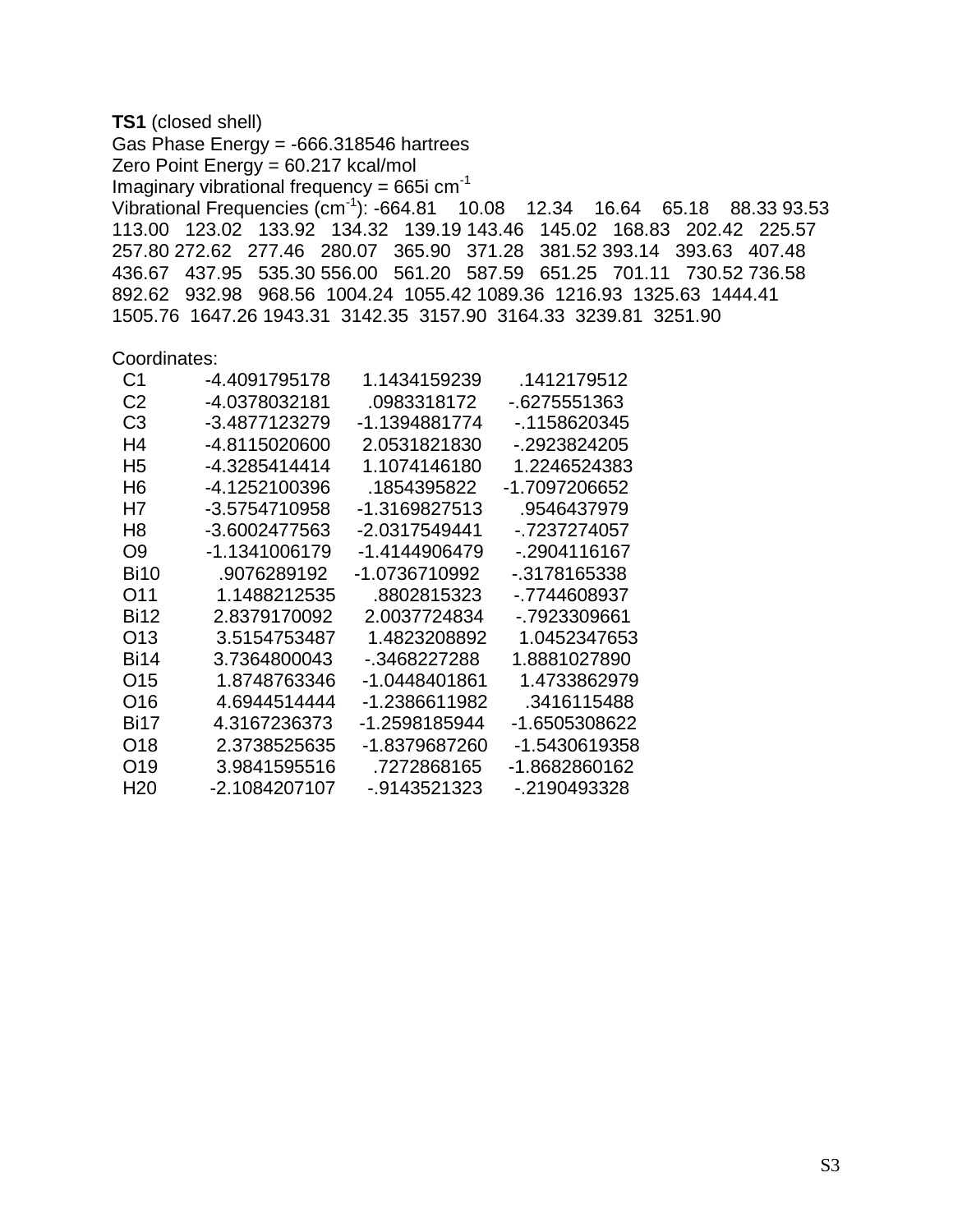**3** (Allyl radical) Gas Phase Energy =  $-117.265580$  hartees Zero Point Energy = 41.548 kcal/mol Vibrational Frequencies (cm-1): 426.56 535.24 553.44 778.13 802.29 937.87 1015.80 1042.59 1217.21 1277.70 1429.56 1526.69 1533.86 3147.38 3157.67 3164.07 3257.33 3259.85 Coordinates: C1 0.4003901406 -0.1685054325 0.0000000000 C2 0.2892145265 1.2103417847 0.0000000000 H3 1.1634475757 1.8512759179 0.0000000000 H4 -0.6828958180 1.6944050384 0.0000000000 C5 -0.6632745781 -1.0529295684 0.0000000000 H6 -1.6889551220 -0.6962322907 0.0000000000 H7 -0.5102194582 -2.1260697890 0.0000000000 H8 1.4051149647 -0.5912938526 0.0000000000

**3** ( $Bi_4O_7H$ ) Gas Phase Energy = -549.066767 h Zero Point Energy = 22.812 kcal/mol Vibrational Frequencies (cm-1): 48.75 76.74 91.07 119.39 133.02 135.72 142.31 147.85 151.46 168.35 276.47 297.67 299.70 332.38 374.53 443.70 452.02 464.69 467.41 490.01 514.82 605.37 617.27 643.85 696.77 737.60 759.70 943.27 1114.05 4211.52 Coordinates: Bi1 -2.0640855463 3.2264995996 -0.3340419215 O2 -0.1843213321 2.4917256017 -0.4579877943 O3 -1.9673602380 3.9278348096 1.5775692460 O4 -2.9928336666 1.4798796589 0.0986448935 Bi5 -2.5663359783 -0.0633103894 1.3382344783 O6 -2.4086156446 1.0375298323 3.0467746664 Bi7 -1.4368355674 2.8397521097 3.2411659530 O8 0.3369938801 2.1971351197 2.5093793595 Bi9 0.8200167362 1.2483094834 0.7881421580 O10 -0.5947776950 -0.1979051437 0.9097996505 O11 -0.2828144333 3.5117295455 4.9211455885

H12 0.5959953311 3.2191065379 4.6097280536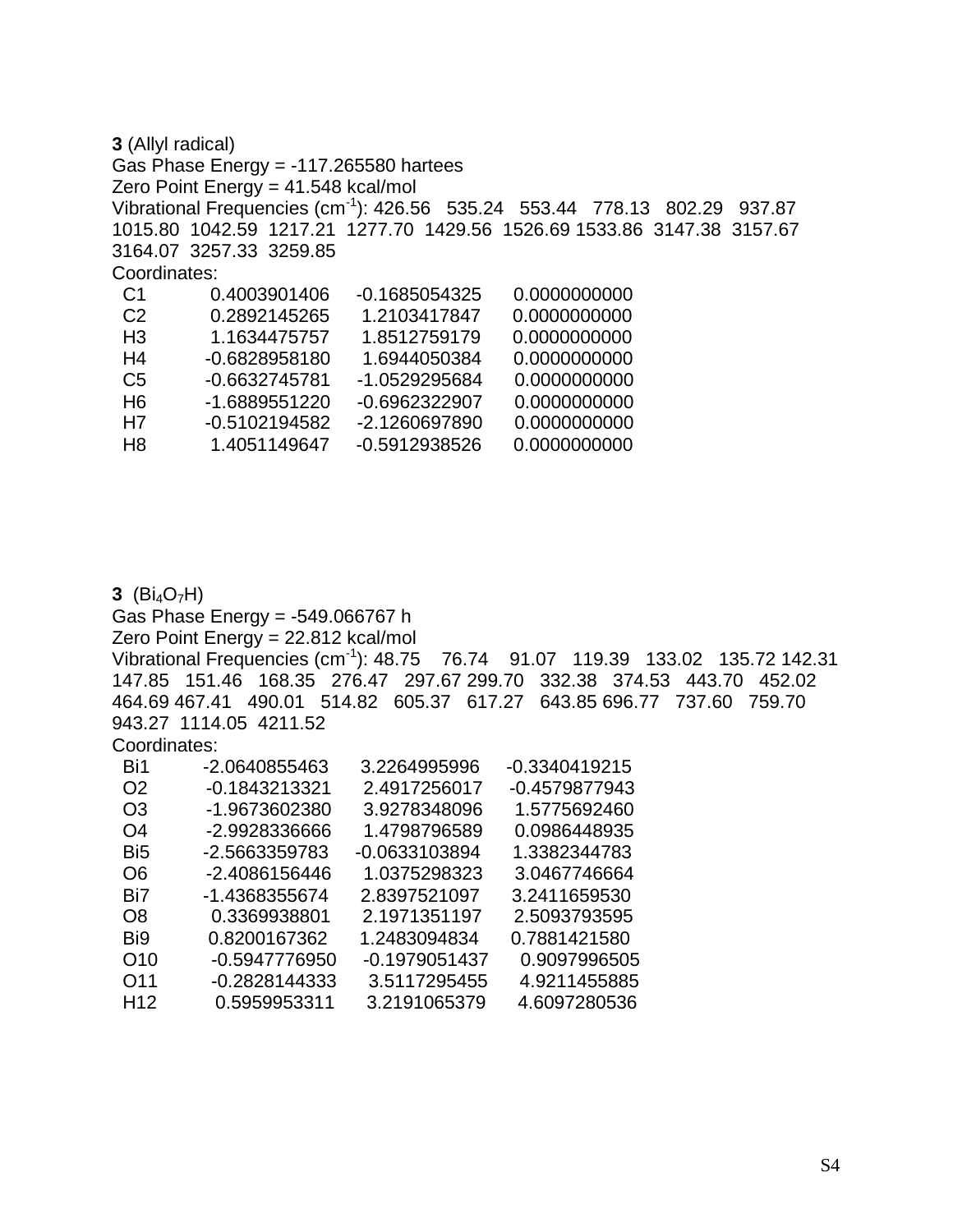# **Propene activation on Mo<sub>3</sub>O<sub>9</sub>**

**4** ( $MO_3O_9$ )

Gas Phase Energy = -879.929299 Zero Point Energy = 19.578 Vibrational Frequencies (cm-1): 38.34 40.27 49.14 138.52 139.77 172.02 172.09 183.97 184.81 185.67 201.65 249.74 292.27 292.78 298.01 349.64 350.93 359.41 497.56 527.55 528.81 622.77 841.80 842.51 1012.20 1012.74 1020.68 1025.85 1026.24 1037.08 Coordinates: Mo1 -2.7715344236 0.7146064886 0.9427029781 O2 -0.9923964419 0.7937090910 1.6400579775 O3 -3.4753434077 2.2639361157 0.9338472530 O4 -3.6909156518 -0.4295516919 2.1689667744 O5 -2.8125281503 0.1161653957 -0.6478620576 Mo6 -3.4532891602 -0.7350655905 4.0420428647 O7 -1.5811051949 -0.4549479899 4.3147324422 Mo8 -0.3208600847 0.6772494789 3.4271532763 O9 -4.3593847582 0.3856357133 4.9467646959 O10 -3.9442890987 -2.2951048461 4.5057236173 O11 -0.2903642210 2.2162442408 4.1525032921 O12 1.2570253261 0.0468519014 3.4801729657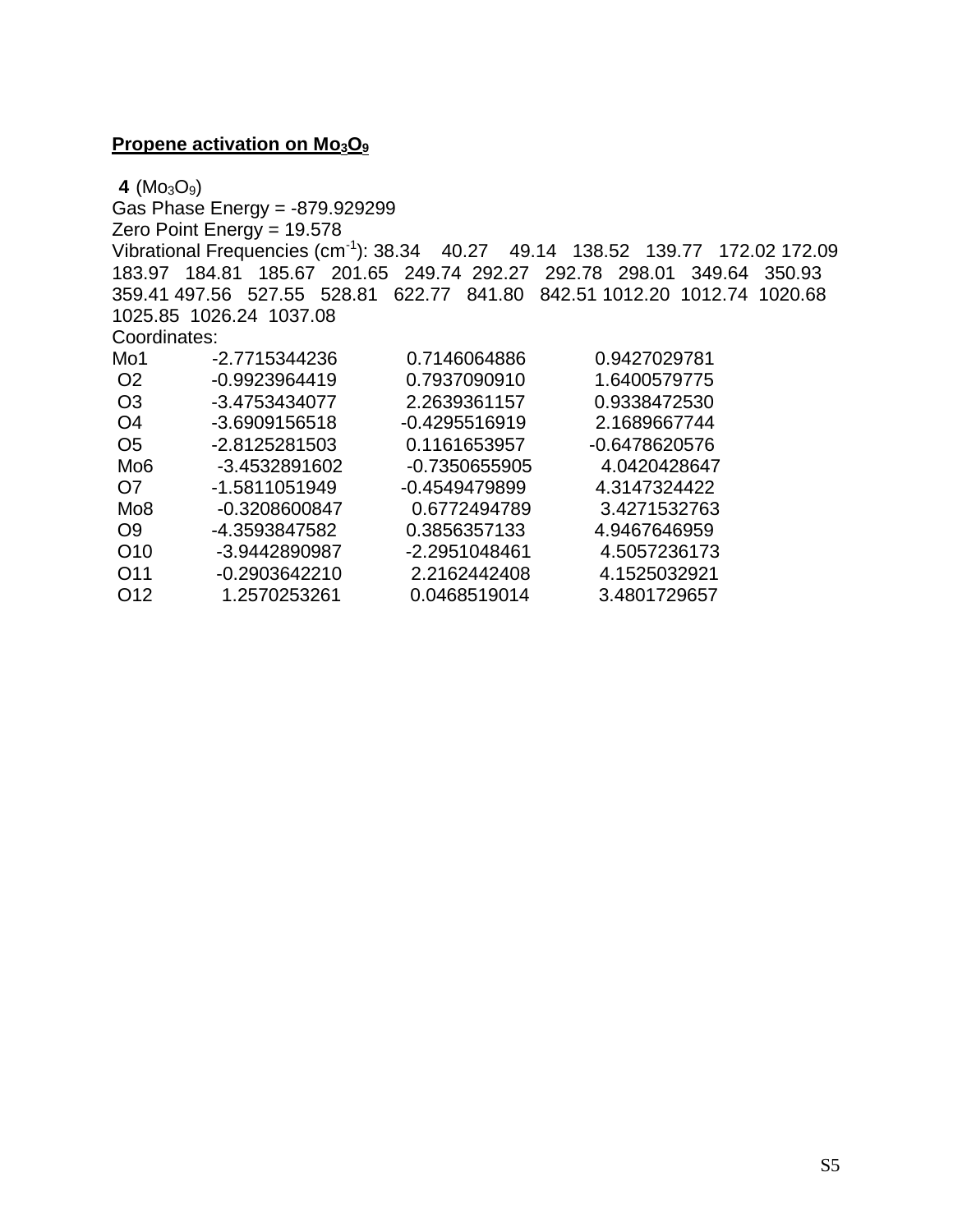Gas Phase Energy = -997.851460h Zero Point Energy = 70.380 kcal/mol Vibrational Frequencies(cm-1): 23.96 37.37 44.09 45.69 54.69 58.84 69.70 93.21 126.09 129.81 141.33 167.82 171.62 187.51 194.75 195.70 197.88 226.78 262.91 282.40 286.81 296.09 354.80 355.56 361.74 425.97 484.70 518.97 522.48 622.24 630.78 845.64 847.15 926.35 949.87 958.18 1005.55 1006.45 1013.53 1025.36 1026.40 1036.81 1041.59 1076.61 1196.83 1327.69 1416.70 1456.69 1497.97 1501.72 1711.29 3036.77 3087.86 3126.34 3149.16 3156.82 3233.97 Coordinates: Mo1 0.0000000000 0.0000000000 0.0000000000 O2 0.0000000000 0.0000000000 1.9120169285 O3 1.5995022304 0.0000000000 -0.5771129461 O4 -0.8803073684 1.6115584350 -0.5308241539 O5 -0.7562041815 -1.3866415890 -0.6332868942 Mo6 -1.5381789538 3.1323951916 0.4235247344 O7 -1.2659485901 2.7611026932 2.2793600833 Mo8 -0.4328676799 1.3233815622 3.2216085652 O9 -0.6533280942 4.5155462240 -0.0188099018 O10 -3.1708408381 3.4571469664 0.0732805628 O11 0.9890478247 1.8796656605 3.9704409946 O12 -1.4345201282 0.7040496596 4.4498431710 C13 -3.9764692069 0.1703017480 2.1112847998 C14 -3.7319774699 -0.0191635470 0.8084149145 H15 -3.2021162518 -0.8968402958 0.4487242831 H16 -4.1061654384 0.6704880919 0.0552484153 C17 -4.7661784026 1.3090670874 2.6897317882 H18 -5.0625307681 2.0278873711 1.9209339055 H19 -4.1935343274 1.8381837864 3.4608796127 H20 -5.6728482554 0.9331994614 3.1802262008 H21 -3.6104474615 -0.5670941587 2.8270004638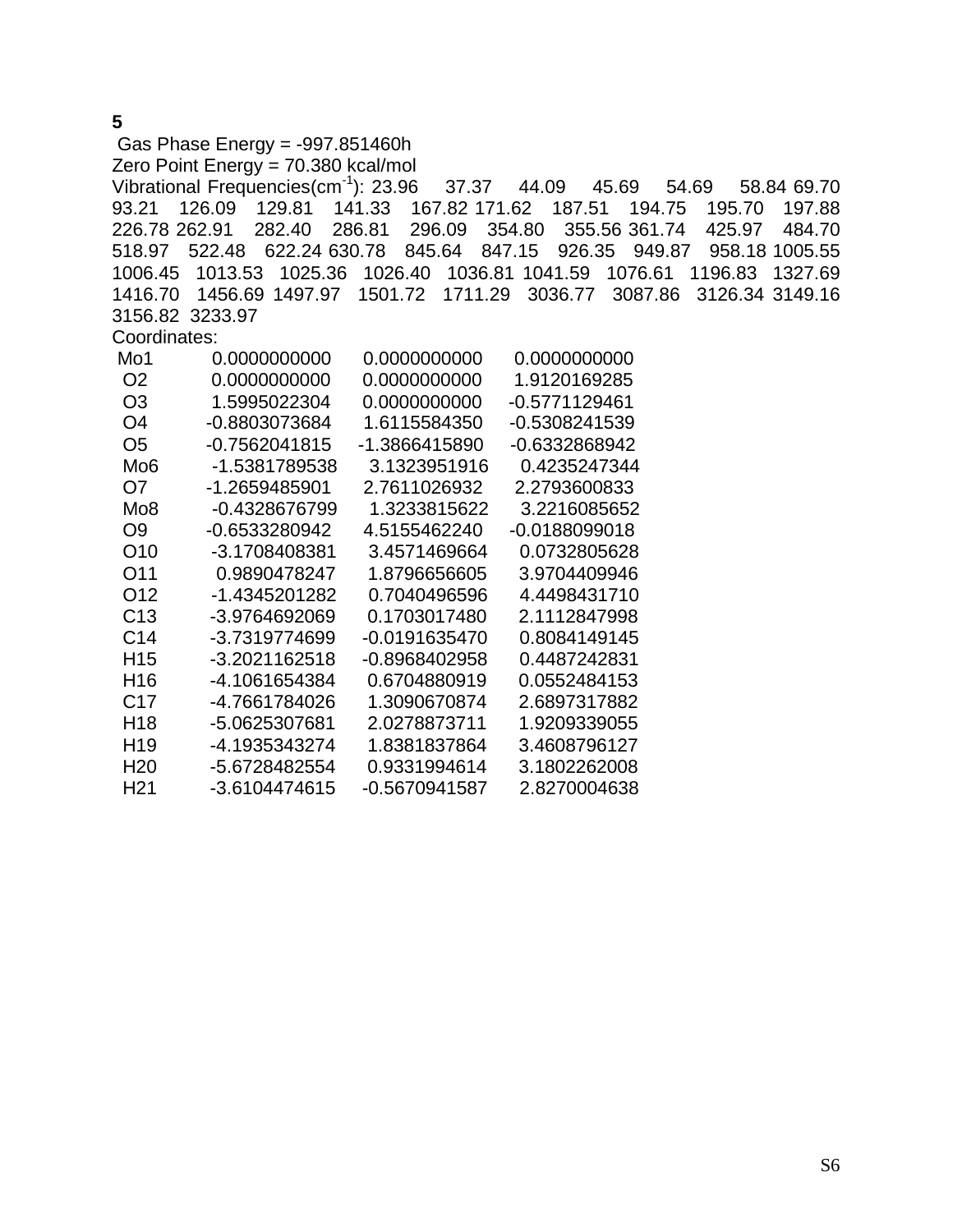| 5 - another isomer                                                                            |  |
|-----------------------------------------------------------------------------------------------|--|
| Gas Phase Energy = -997.852762 h                                                              |  |
| Zero Point Energy = 70.983 kcal/mol                                                           |  |
| Vibrational Frequencies $\text{(cm}^{-1})$ : 31.28 38.58 45.12 57.45<br>82.19<br>88.40 109.75 |  |
| 134.36  142.33  158.70  171.84  176.35  184.45  194.03  206.66  212.20  219.97                |  |
| 269.56 279.21 286.82 294.70 310.00 342.45 349.33 353.55 423.86 454.94                         |  |
| 464.04 533.81<br>635.90 675.03 837.54 854.82 922.89 955.19<br>985.66 998.86                   |  |
| 1004.42 1010.71 1014.77 1019.79 1026.89 1029.57 1082.72 1204.82 1330.99                       |  |
| 1412.69 1456.34 1494.06 1505.70 1665.42 3046.30 3101.16 3145.47 3174.51                       |  |
| 3175.60 3269.23                                                                               |  |
| Coordinates:                                                                                  |  |
| Mo1<br>0.9807528010<br>-2.5784534122<br>0.8717667687                                          |  |
| O <sub>2</sub><br>-0.8503845766<br>0.9977175817<br>1.6806163271                               |  |
| O <sub>3</sub><br>-3.2477278530<br>0.8238900571<br>2.5476876260                               |  |
| O <sub>4</sub><br>-3.5832071410<br>$-0.1468108670$<br>2.0197422510                            |  |
| O <sub>5</sub><br>-2.5328151075<br>0.3874754766<br>-0.7244101285                              |  |
| Mo <sub>6</sub><br>-3.6963115909<br>$-0.7581810728$<br>3.8376077536                           |  |
| O <sub>7</sub><br>-1.7764260911<br>$-0.4369840601$<br>4.1553178842                            |  |
| Mo <sub>8</sub><br>0.6009479864<br>$-0.3543084575$<br>3.4884997721                            |  |
| O <sub>9</sub><br>-4.9149470211<br>0.2148291996<br>4.5292955977                               |  |
| O10<br>-4.2773590718<br>-2.3579941084<br>3.7081332264                                         |  |
| O11<br>$-0.1933079403$<br>2.0286317137<br>4.4109738939                                        |  |
| O12<br>1.1211818529<br>$-0.2501928046$<br>3.5753422643                                        |  |
| C <sub>13</sub><br>-3.3377256825<br>-2.3201755998<br>6.3604542736                             |  |
| C14<br>-3.2913456965<br>-0.9939304787<br>6.6249254072                                         |  |
| H <sub>15</sub><br>-4.1869373089<br>$-0.4456092023$<br>6.8956577466                           |  |
| H <sub>16</sub><br>-2.3462757121<br>$-0.4624448086$<br>6.6795129005                           |  |
| C <sub>17</sub><br>-2.1569048538<br>-3.2044024996<br>6.1106458676                             |  |
| H <sub>18</sub><br>-1.2292930389<br>-2.6360421404<br>6.0129802727                             |  |
| H <sub>19</sub><br>-2.3095136938<br>-3.8072937200<br>5.2090389068                             |  |
| H <sub>20</sub><br>-2.0505192950<br>-3.9085408055<br>6.9456152176                             |  |
| H <sub>21</sub><br>-4.3103631760<br>-2.8106868409<br>6.3638431576                             |  |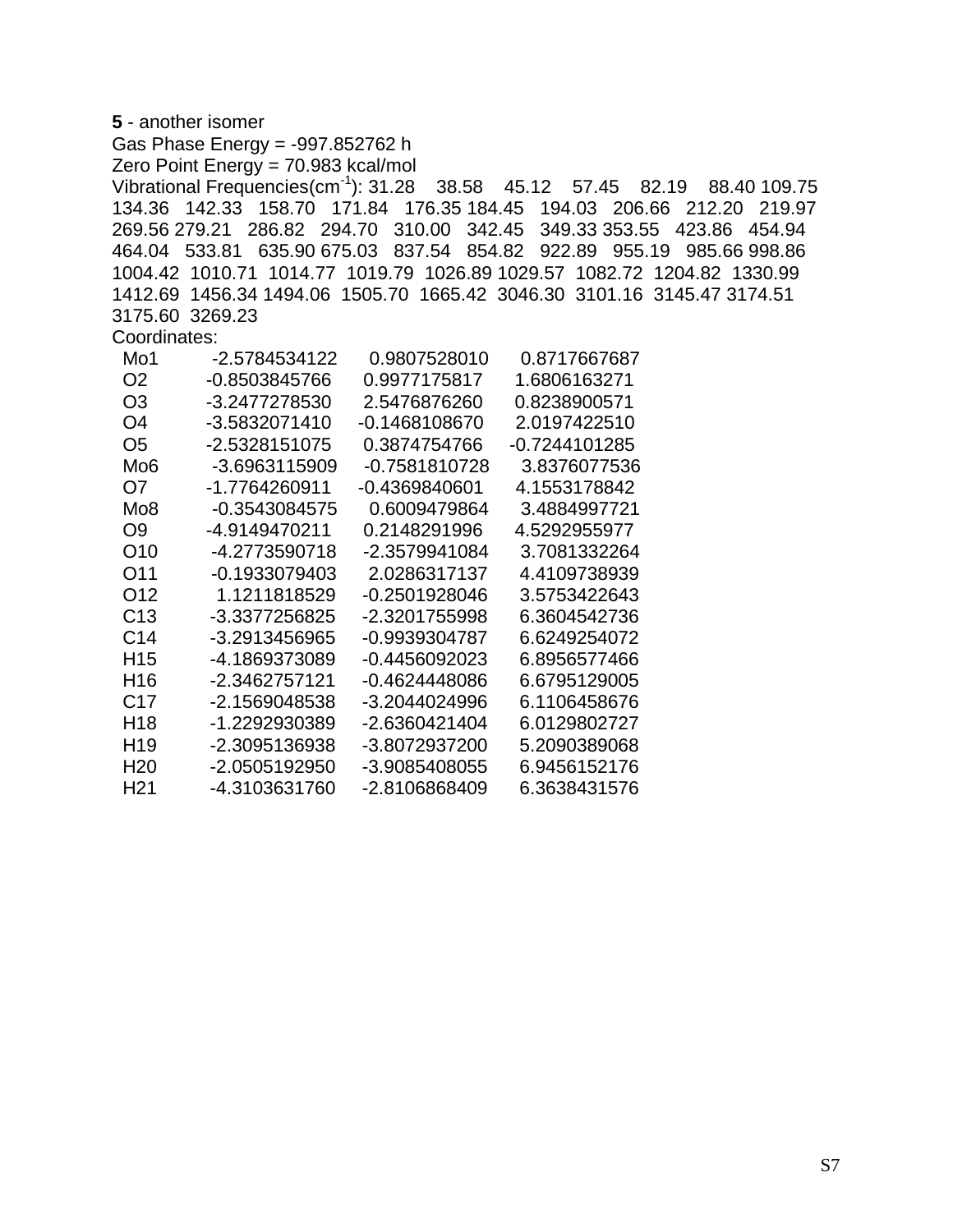# **TS2**

Gas Phase Energy = -997.799647 h Zero Point Energy = 66.208 kcal/mol Imaginary vibrational frequency =  $1699i$  cm<sup>-1</sup> Vibrational Frequencies(cm-1): -1698.97 39.86 53.97 58.72 62.59 71.88 82.54 108.61 122.34 138.98 161.84 176.80 182.38 192.38 193.60 205.42 231.95 258.71 278.72 292.84 298.20 306.28 340.46 347.01 411.82 447.91 468.63 476.99 538.33 614.47 636.54 642.47 772.08 818.27 877.42 942.83 954.89 981.37 993.42 998.45 1017.18 1020.16 1023.11 1028.36 1040.26 1173.61 1197.90 1251.84 1306.39 1435.46 1508.74 1590.20 3112.94 3169.73 3177.86 3204.40 3272.71 Coordinates: C1 1.6677148197 2.0599829406 2.0698527342 C2 0.2768361886 2.0520664711 1.7356136350 C3 -0.2144250279 2.2349466569 0.4733651182 H4 2.3618797128 2.4667979819 1.3332627466 H5 1.9408428743 2.2456139633 3.1084561835 H6 -0.4345502250 1.8385935361 2.5321349001 H7 0.4369047610 2.4478043189 -0.3691575150 H8 -1.2801484591 2.1923603234 0.2772740115 O9 2.3443422904 -0.4312810278 1.9478868864 Mo10 1.4678047427 -1.8436760235 1.2426054040 O11 2.2174784499 -3.3386457202 1.5255381145 O12 -0.3711428349 -1.9030143032 1.8322378904 Mo13 -2.1077051684 -1.4987625103 1.2064874370 O14 -2.5574596723 0.0667601753 1.7354091206 O15 -1.9638051649 -1.5247850697 -0.7027660263 Mo16 -0.4033988382 -1.1766775271 -1.7571990949 O17 -0.3917110441 -2.1009106842 -3.1893867139 O18 1.0529083411 -1.6035748091 -0.6287478818 O19 -0.3404171629 0.4807864671 -2.1781417125 O20 -3.2632276598 -2.6182210660 1.7701457814

H21 2.0285384357 0.7078067636 2.0084012372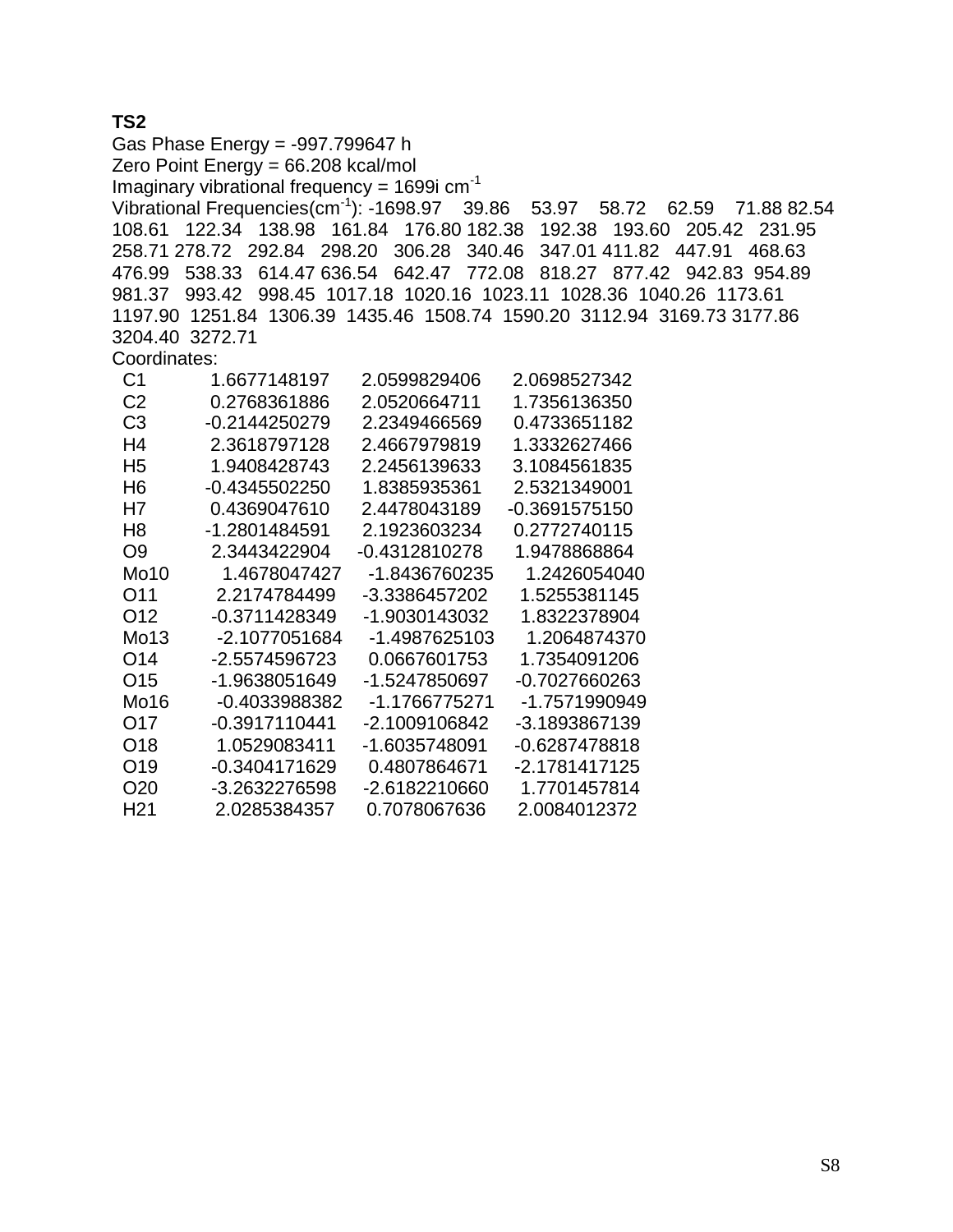|                 | 6 (open shell singlet)                            |                                      |                                      |  |
|-----------------|---------------------------------------------------|--------------------------------------|--------------------------------------|--|
|                 | Gas Phase Energy = -997.808831h                   |                                      |                                      |  |
|                 | Zero Point Energy = $68.432$                      |                                      |                                      |  |
|                 | Vibrational Frequencies(cm <sup>-1</sup> ): 22.18 | 48.76<br>53.10                       | 64.22<br>74.33 86.67<br>55.78        |  |
| 114.89          | 122.73<br>140.22<br>144.89                        | 166.80<br>180.70                     | 182.36<br>191.06<br>193.50<br>203.04 |  |
| 236.58 273.47   | 278.83<br>289.86                                  | 312.57<br>341.05                     | 345.84 424.16<br>444.87<br>451.61    |  |
| 536.85          | 604.61<br>644.73<br>580.76                        | 724.64<br>747.87                     | 788.47<br>813.14<br>827.35<br>860.84 |  |
| 876.60          | 937.61<br>995.86                                  | 1003.00<br>1017.50<br>1023.36        | 1032.42<br>1033.95<br>1044.88        |  |
|                 | 1228.29 1274.77                                   | 1428.55  1525.27  1530.89<br>3157.76 | 3163.85<br>3176.90<br>3250.54        |  |
|                 | 3275.38 3318.34                                   |                                      |                                      |  |
| Coordinates:    |                                                   |                                      |                                      |  |
| C <sub>1</sub>  | 1.6398427406                                      | 2.3981620573                         | 2.1364426351                         |  |
| C <sub>2</sub>  | 0.3148120208                                      | 2.1372017846                         | 1.7964253161                         |  |
| C <sub>3</sub>  | -0.1869621239                                     | 2.1586437367                         | 0.5030586508                         |  |
| H4              | 2.3605420598                                      | 2.7010067640                         | 1.3803873290                         |  |
| H <sub>5</sub>  | 1.9538226212                                      | 2.4550457046                         | 3.1743429633                         |  |
| H <sub>6</sub>  | -0.3815017383                                     | 1.8965446371                         | 2.5990424940                         |  |
| H7              | 0.4438167991                                      | 2.3952625632                         | -0.3487987357                        |  |
| H <sub>8</sub>  | -1.2362931479                                     | 1.9671861152                         | 0.3105725577                         |  |
| O <sub>9</sub>  | 2.4369990316                                      | -0.5086992640                        | 2.0091861725                         |  |
| <b>Mo10</b>     | 1.4671313844                                      | -1.8977512442                        | 1.2243412138                         |  |
| O11             | 2.0950600308                                      | -3.4603469721                        | 1.3948188648                         |  |
| O <sub>12</sub> | -0.3756010999                                     | -1.8886353981                        | 1.7959490242                         |  |
| Mo13            | -2.1211673465                                     | -1.4948120409                        | 1.1880875844                         |  |
| O14             | -2.5965469508                                     | 0.0416574738                         | 1.7736087575                         |  |
| O <sub>15</sub> | -1.9883556552                                     | -1.4664192841                        | -0.7205558221                        |  |
| Mo16            | -0.4192593664                                     | -1.1953983567                        | -1.7860421485                        |  |
| O17             | $-0.4025444570$                                   | -2.2214386622                        | -3.1473853227                        |  |
| O18             | 1.0284916886                                      | -1.5563501244                        | -0.6240042606                        |  |
| O19             | $-0.3322162525$                                   | 0.4223656578                         | -2.3309871213                        |  |
| O <sub>20</sub> | -3.2492121650                                     | -2.6536320231                        | 1.7279024655                         |  |
| H <sub>21</sub> | 2.1387996664                                      | 0.4377986306                         | 2.0336652140                         |  |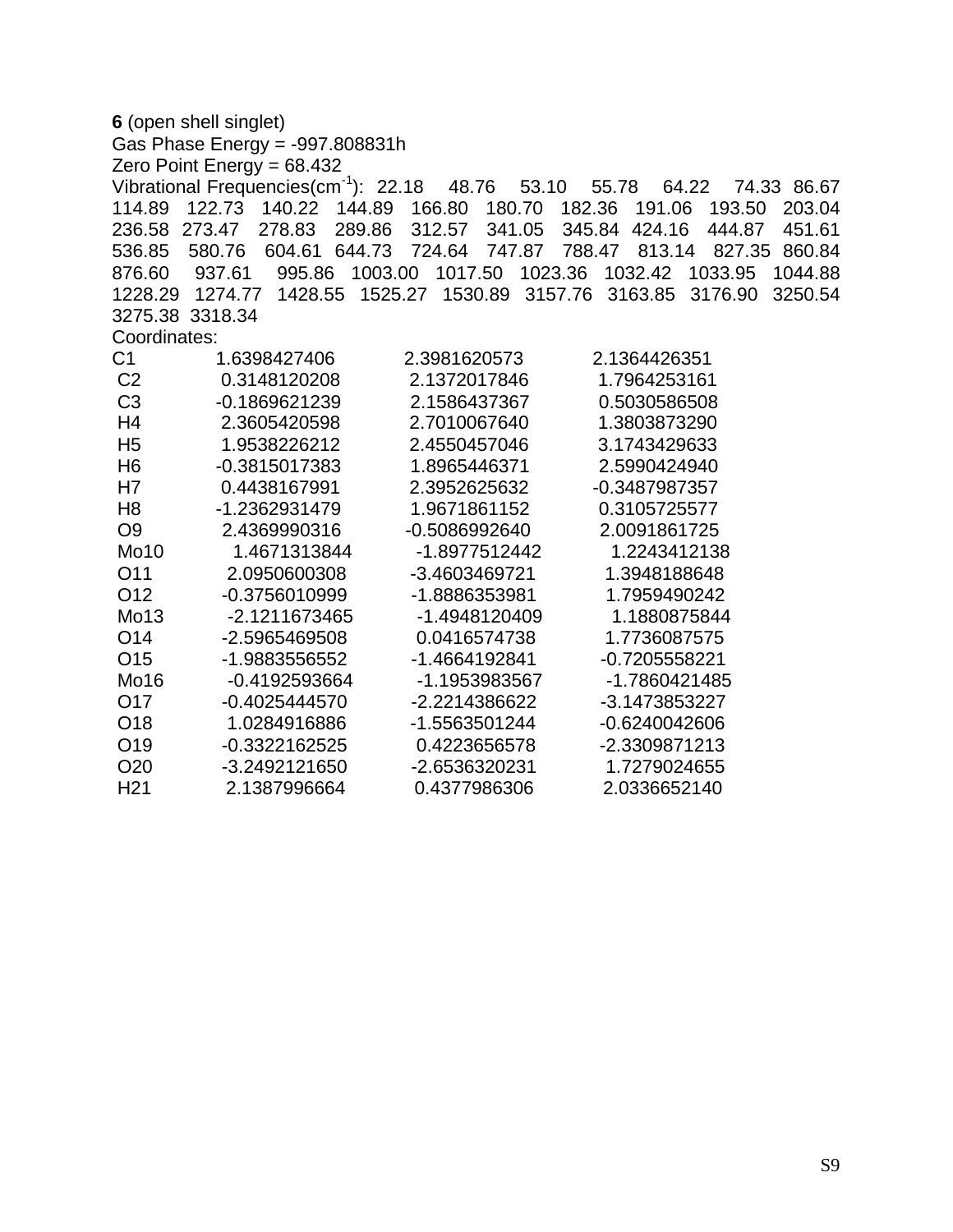|                 | 7 (open shell singlet)                                        |                      |                                                                                 |
|-----------------|---------------------------------------------------------------|----------------------|---------------------------------------------------------------------------------|
|                 | Gas Phase Energy = -997.830688h                               |                      |                                                                                 |
|                 | Zero Point Energy = 70.552 kcal/mol                           |                      |                                                                                 |
|                 | Vibrational Frequencies $\text{(cm}^{-1})$ : 8.17 24.64 37.96 |                      | 47.23<br>67.57<br>78.83 93.15                                                   |
|                 | 96.06 112.78 129.00 150.95 164.51 177.91                      |                      | 183.67<br>213.34<br>228.68<br>256.91                                            |
| 274.91 296.91   | 309.25                                                        | 329.75 334.07 369.49 | 375.61 410.14<br>425.81<br>490.49                                               |
|                 | 494.67 588.17<br>639.50 657.93                                | 709.27 717.38        | 779.42 800.12<br>932.69 970.62                                                  |
|                 |                                                               |                      | 976.94 1003.77 1006.64 1011.25 1018.17 1029.36 1036.49 1170.26 1261.51          |
|                 |                                                               |                      | 1322.09  1373.81  1465.20  1506.56  1725.59  3016.58  3097.03  3152.23  3159.93 |
|                 | 3243.28 3806.09                                               |                      |                                                                                 |
| Coordinates:    |                                                               |                      |                                                                                 |
| Mo1             | -0.1036735869                                                 | -0.1899689320        | -0.2545972665                                                                   |
| O <sub>2</sub>  | $-0.3018561608$                                               | 0.1404457046         | 1.6124010391                                                                    |
| O <sub>3</sub>  | 1.5560401455                                                  | $-0.2803544601$      | $-0.6561924468$                                                                 |
| O <sub>4</sub>  | -0.9582407400                                                 | -1.8411133670        | -0.6440165296                                                                   |
| O <sub>5</sub>  | -0.8199170676                                                 | 1.0751689494         | -1.1548334392                                                                   |
| Mo <sub>6</sub> | -1.2361674588                                                 | -3.4479942443        | 0.4070905878                                                                    |
| O7              | -1.0538687160                                                 | -2.5186096842        | 2.0602699943                                                                    |
| Mo <sub>8</sub> | -0.5385435039                                                 | -1.0353727131        | 3.1246363871                                                                    |
| O <sub>9</sub>  | 0.0530653809                                                  | -4.5372608923        | 0.2499144143                                                                    |
| O <sub>10</sub> | -2.9761236550                                                 | -4.1222626694        | 0.1837754512                                                                    |
| C <sub>11</sub> | -4.7136960711                                                 | -4.0212252207        | 1.8624719234                                                                    |
| C <sub>12</sub> | -4.2997515120                                                 | -3.6264131286        | 0.4749753389                                                                    |
| C <sub>15</sub> | -5.7793196938                                                 | -4.7741199635        | 2.1345737857                                                                    |
| H <sub>18</sub> | -4.0837850955                                                 | -3.6474108021        | 2.6695331734                                                                    |
| H <sub>13</sub> | -4.3057187609                                                 | -2.5335465248        | 0.3534125813                                                                    |
| H14             | -4.9697942693                                                 | -4.0587681587        | $-0.2750364014$                                                                 |
| H <sub>16</sub> | -6.4181533011                                                 | -5.1664878696        | 1.3467814359                                                                    |
| H <sub>17</sub> | -6.0553198519                                                 | -5.0215380718        | 3.1553891344                                                                    |
| O <sub>19</sub> | 0.9506863882                                                  | -1.3858485078        | 3.8516828324                                                                    |
| O <sub>20</sub> | -1.9622801957                                                 | $-0.4290971583$      | 4.2253919858                                                                    |
| H <sub>21</sub> | -2.8678799273                                                 | $-0.2663144613$      | 3.9209848654                                                                    |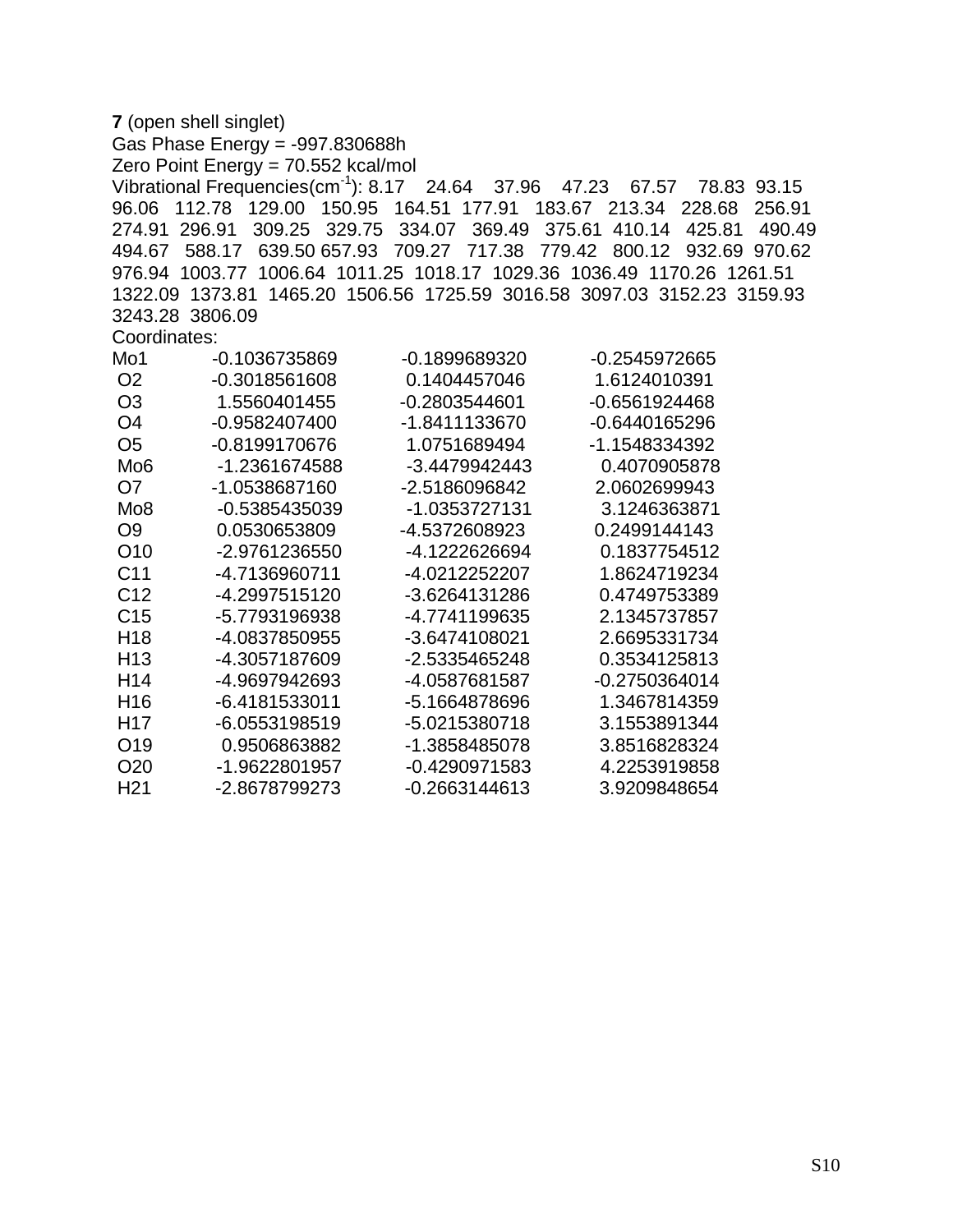# **Allyl Oxidation on Mo<sub>3</sub>O<sub>9</sub>**

#### **9**

Gas Phase Energy = -997.203766h

Zero Point Energy = 61.885 kcal/mol

Vibrational Frequencies(cm-1): 19.39 29.84 34.45 51.99 53.10 62.71 75.75 84.13 122.44 133.20 139.37 160.13 167.51 180.14 190.40 198.52 206.41 251.64 282.82 292.30 303.74 343.33 356.84 367.03 427.62 491.54 526.59 534.31 549.55 583.16 619.43 811.63 834.36 840.97 845.94 939.92 1005.56 1007.64 1015.76 1017.56 1022.91 1024.37 1036.65 1041.70 1219.75 1275.99 1429.98 1528.35 1532.66 3159.46 3161.00 3167.38 3262.98 3267.32 Coordinates:

| Mo1             | -0.0508080782 | 0.0135744516  | -0.0616967011   |
|-----------------|---------------|---------------|-----------------|
| O2              | 0.3412366872  | 0.1654452049  | 1.8033302154    |
| O3              | 1.3151208717  | -0.4972057674 | -0.9399307971   |
| O4              | -0.6650064209 | 1.7379057787  | -0.6155719720   |
| O5              | -1.2698654013 | -1.1459081055 | -0.3119506215   |
| Mo6             | -0.9216643664 | 3.4058298076  | 0.2851827290    |
| O7              | -0.3137389976 | 3.1285561323  | 2.0759993121    |
| Mo8             | -0.1440799938 | 1.5059477677  | 3.0788909695    |
| O9              | -0.0865266803 | 4.6902023645  | -0.4581687431   |
| O10             | -2.5746074313 | 3.8079822795  | 0.2827106936    |
| O11             | 0.9349465330  | 1.6206201259  | 4.3886463025    |
| O12             | -1.6750163338 | 1.1076796374  | 3.7094586113    |
| C13             | 3.1580299255  | 2.0514044129  | 1.0409917845    |
| C <sub>14</sub> | 3.1604220103  | 2.6942341164  | 2.2717217808    |
| H15             | 3.4931170422  | 2.1942563873  | 3.1741567710    |
| H16             | 2.8598266991  | 3.7346825118  | 2.3608310741    |
| C <sub>17</sub> | 2.7761730736  | 2.6389703397  | -0.1582821896   |
| H18             | 2.4793129440  | 3.6832791515  | $-0.2050100915$ |
| H19             | 2.8217310932  | 2.0898184220  | -1.0924670804   |
| H <sub>20</sub> | 3.4815425520  | 1.0114248604  | 1.0119862451    |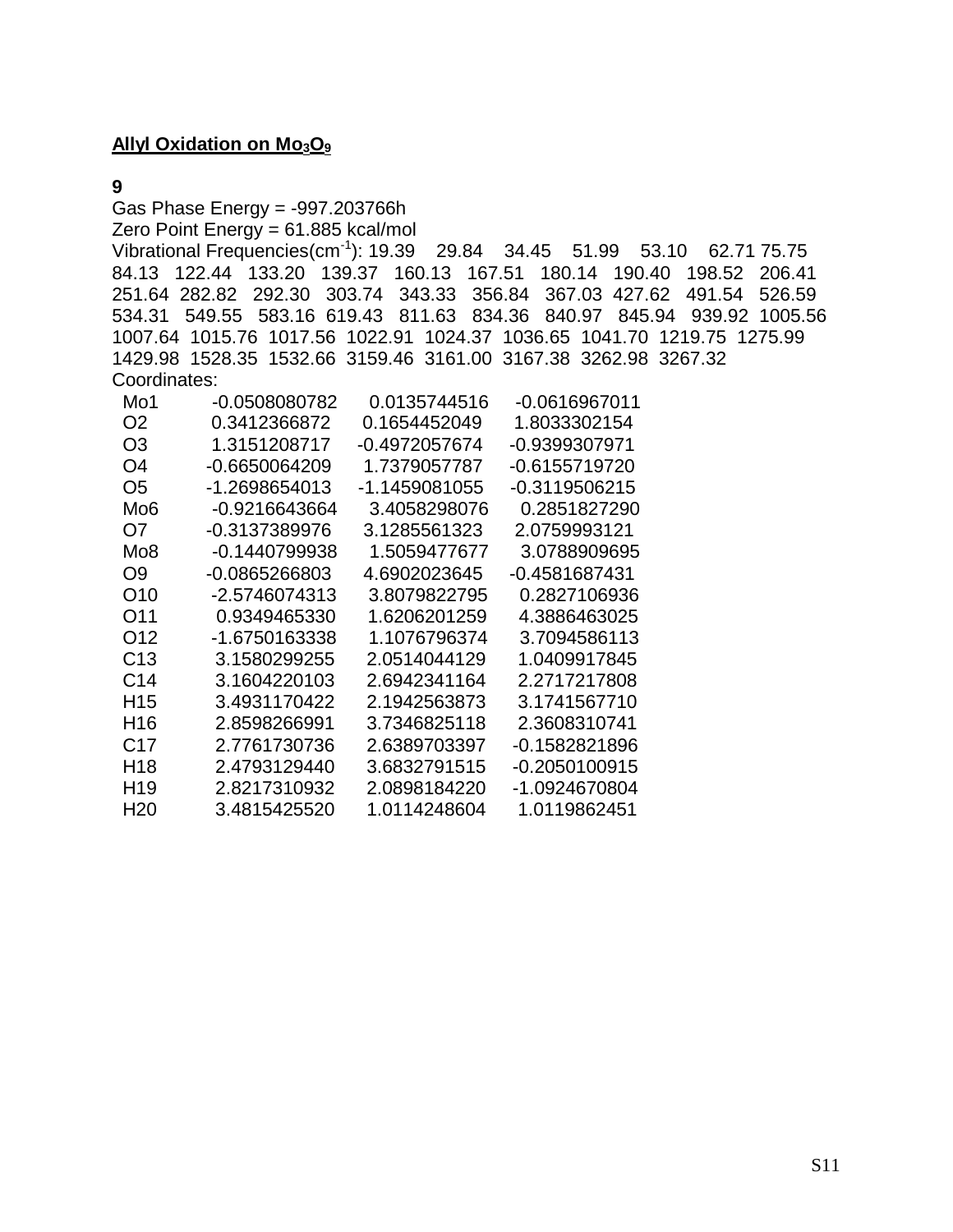**9** – another isomer

Gas Phase Energy = -997.204275h

Zero Point Energy = 62.586 kcal/mol

Vibrational Frequencies(cm-1): 26.84 45.07 47.66 56.40 65.36 74.82 90.72 122.47 135.83 154.08 169.52 176.40 187.18 192.97 203.51 210.41 219.56 254.30 278.11 287.60 303.48 342.84 347.99 352.86 426.68 462.70 466.82 530.71 562.40 633.76 671.06 834.68 847.10 895.74 912.52 945.84 1000.90 1005.11 1011.32 1013.46 1018.13 1019.59 1028.66 1045.55 1243.34 1284.99 1432.89 1526.45 1549.46 3170.58 3173.85 3179.41 3268.88 3270.76 Coordinates:

| Mo <sub>1</sub> | -2.6574679714 | 0.8138118891  | 0.7982034568  |
|-----------------|---------------|---------------|---------------|
| O2              | -0.9007639714 | 1.0148227066  | 1.5180358007  |
| O3              | -3.4334612389 | 2.3256330133  | 0.6629249183  |
| O4              | -3.5458196553 | -0.2832081256 | 2.0669980743  |
| O5              | -2.6354087895 | 0.1038392585  | -0.7499094901 |
| Mo6             | -3.5011387763 | -0.7112314306 | 3.9426497608  |
| O7              | -1.6359378040 | -0.1647076934 | 4.1848877148  |
| Mo8             | -0.2810279563 | 0.8244950388  | 3.3203692143  |
| O9              | -4.7074575413 | 0.2292523688  | 4.6968252012  |
| O10             | -3.9141281043 | -2.3614858033 | 4.0686975509  |
| O11             | -0.0879943889 | 2.3451931045  | 4.0697583080  |
| O12             | 1.2182307737  | 0.0151790771  | 3.3890688852  |
| C <sub>13</sub> | -4.0151581171 | -1.5169069527 | 7.2099069919  |
| C14             | -2.7680121915 | -1.2190206026 | 6.6532916972  |
| H <sub>15</sub> | -2.3527326658 | -0.2201362349 | 6.7261416544  |
| H <sub>16</sub> | -2.0909261419 | -2.0157377550 | 6.3582586461  |
| C <sub>17</sub> | -4.5288247463 | -2.7949048448 | 7.3091954170  |
| H18             | -3.9775606402 | -3.6519385818 | 6.9341534737  |
| H <sub>19</sub> | -5.5010695089 | -2.9794880323 | 7.7529611794  |
| H20             | -4.6206906211 | -0.6870705393 | 7.5683235794  |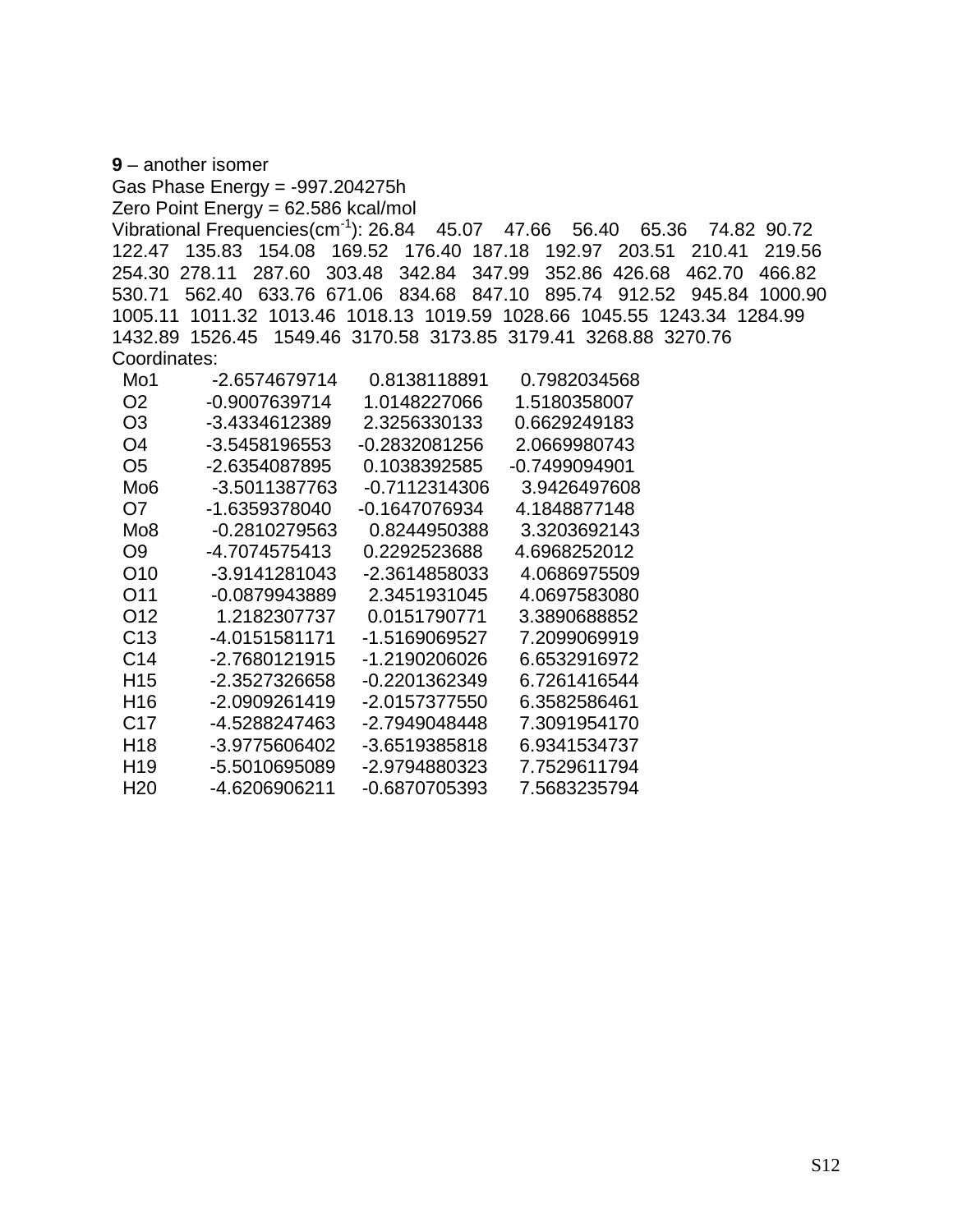## **TS3**

Gas Phase Energy = - 997.199487h Zero Point Energy = 62.547 kcal/mol Imaginary vibration frequency =  $169i$  cm<sup>-1</sup> Vibrational Frequencies: -169.44 34.58 40.94 53.14 67.78 75.19 83.80 127.54 136.69 147.42 164.17 177.56 184.82 186.80 194.31 209.38 233.15 259.03 283.44 294.09 298.78 316.03 334.51 345.91 428.10 470.02 487.08 534.24 596.73 638.82 694.63 724.64 799.33 833.82 945.08 973.95 982.13 988.20 996.85 1015.45 1017.04 1025.81 1029.80 1049.52 1256.20 1306.26 1443.09 1532.80 1588.64 3180.49 3190.93 3194.25 3282.25 3296.87 Coordinates:

| Mo1             | -3.2991840874   | 0.3364198784  | 1.0490727235  |
|-----------------|-----------------|---------------|---------------|
| O2              | -2.3548976229   | 1.8265276981  | 1.7914578555  |
| O <sub>3</sub>  | -4.4821123713   | 0.8261645071  | -0.0755978205 |
| O4              | -4.0523586089   | -0.5652037419 | 2.5259564479  |
| O5              | -2.1891633457   | -0.7020100056 | 0.2557806651  |
| Mo6             | -3.5166322055   | -0.8736919428 | 4.3683052389  |
| O7              | -2.4758359827   | 0.7439927740  | 4.5758604741  |
| Mo8             | -1 4865728469   | 1.9337627019  | 3.4977512151  |
| O9              | -4.8491599797   | -0.9154949382 | 5.4283452282  |
| O10             | -2.5328771930   | -2.3036771548 | 4.4985288853  |
| C <sub>11</sub> | -0.2407064052   | -2.2748204143 | 2.5056693296  |
| C <sub>12</sub> | $-0.6386142282$ | -3.1220271915 | 3.5489945329  |
| H <sub>13</sub> | -1.2722392852   | -3.9802500939 | 3.3665726270  |
| H14             | $-0.1665013269$ | -3.0584423612 | 4.5234681841  |
| C <sub>15</sub> | 0.7217027455    | -1.3122266399 | 2.6683053739  |
| H16             | 1.2274798656    | -1.1672004547 | 3.6179632267  |
| H <sub>17</sub> | 1.0296418634    | -0.6745055366 | 1.8479009253  |
| H18             | -0.7186347842   | -2.3807752515 | 1.5347132194  |
| O19             | -1.4844405058   | 3.5180354138  | 4.1281329943  |
| O20             | 0.1322864611    | 1.3841846812  | 3.3440902564  |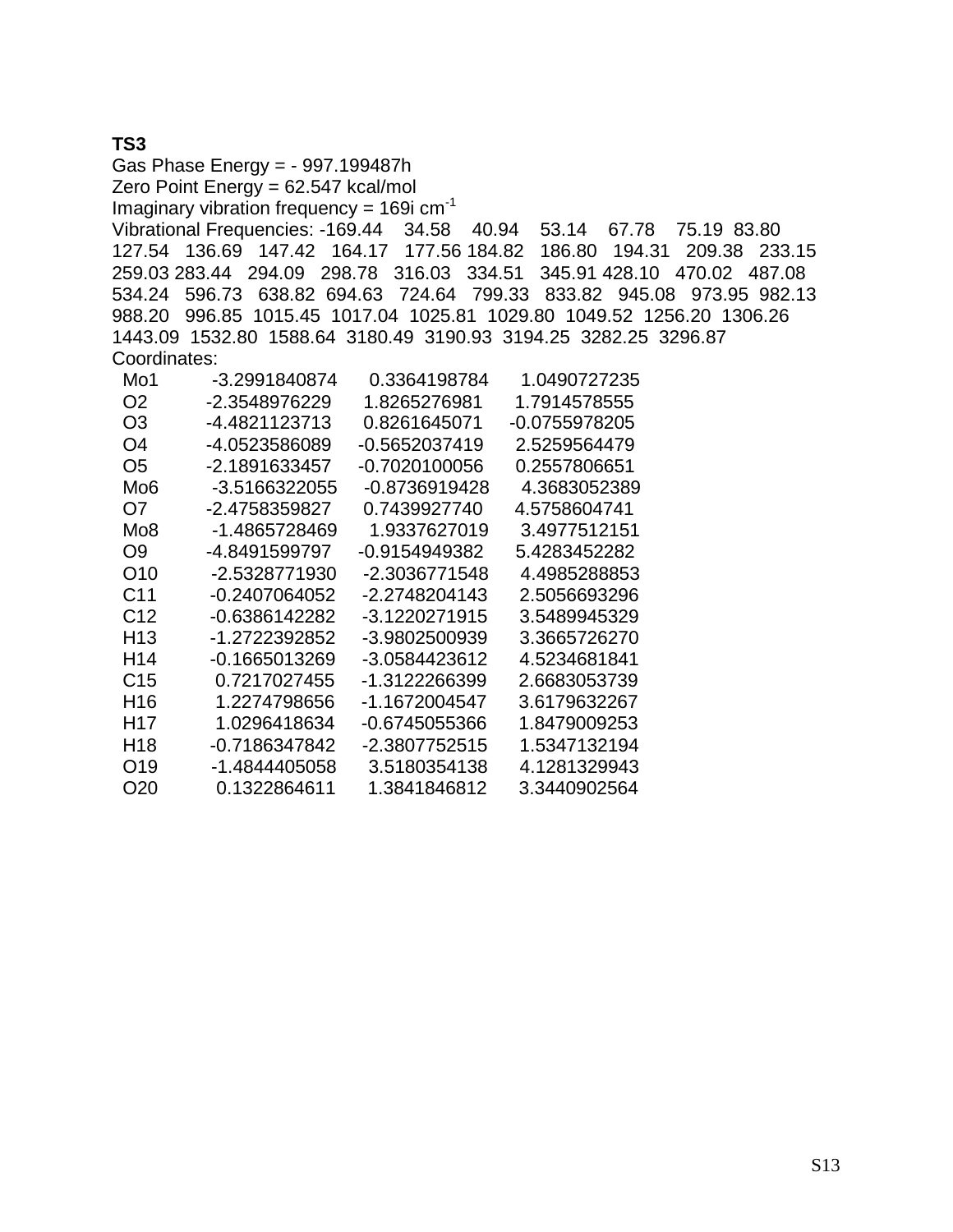### Gas Phase Energy = -997.233878h Zero Point Energy = 64.394 kcal/mol Vibrational Frequencies: 16.70 19.84 29.10 41.73 50.03 76.11 91.61 124.45 132.93 143.12 162.04 177.00 189.87 193.16 203.24 229.62 263.12 274.61 290.36 301.85 339.22 342.29 377.99 413.53 451.63 476.19 545.30 581.19 634.97 714.81 787.20 823.09 935.97 963.12 983.86 987.45 999.62 1010.44 1013.95 1020.90 1034.05 1038.92 1167.43 1259.06 1334.98 1374.85 1462.83 1505.46 1720.84 3049.97 3115.92 3155.12 3166.33 3245.46 Coordinates:

| Mo1             | -2.7089674953   | 1.1940196266    | 0.9344780460  |
|-----------------|-----------------|-----------------|---------------|
| O <sub>2</sub>  | -1.4502026059   | 2.0079646430    | 2.1289584179  |
| O <sub>3</sub>  | -4.1622370314   | 2.0863180482    | 0.8949140668  |
| O4              | -2.9795309304   | -0.5379896438   | 1.6580537168  |
| O5              | -2.0982401960   | 1.0891186707    | -0.6549709108 |
| Mo6             | -3.0378857450   | -1.4445037099   | 3.3673852442  |
| O7              | -2.0165852552   | $-0.0524874605$ | 4.2503185858  |
| Mo8             | $-0.7323694113$ | 1.2242829880    | 3.7180547130  |
| O9              | -4.5986772007   | -1.4603965798   | 4.0223119291  |
| O <sub>10</sub> | -2.1501644850   | -3.0770054205   | 3.2937969677  |
| C <sub>11</sub> | 0.2476227564    | -3.1011999078   | 3.7676713194  |
| C <sub>12</sub> | -0.8647073336   | -3.6512397254   | 2.9261473918  |
| H <sub>13</sub> | -0.7127609752   | -3.4372600243   | 1.8612697840  |
| H <sub>14</sub> | -0.9731676566   | -4.7310099940   | 3.0609663186  |
| C <sub>15</sub> | 0.8794473546    | -3.8244229315   | 4.6932605667  |
| H <sub>16</sub> | 0.6136092477    | -4.8602633579   | 4.8913831356  |
| H <sub>17</sub> | 1.6925713944    | -3.4076307805   | 5.2799454726  |
| H <sub>18</sub> | 0.5402760111    | -2.0684121439   | 3.5813833295  |
| O <sub>19</sub> | -0.4340467162   | 2.3721421560    | 4.9427503372  |
| O <sub>20</sub> | 0.7297034598    | 0.4051746512    | 3.3584300     |

**10**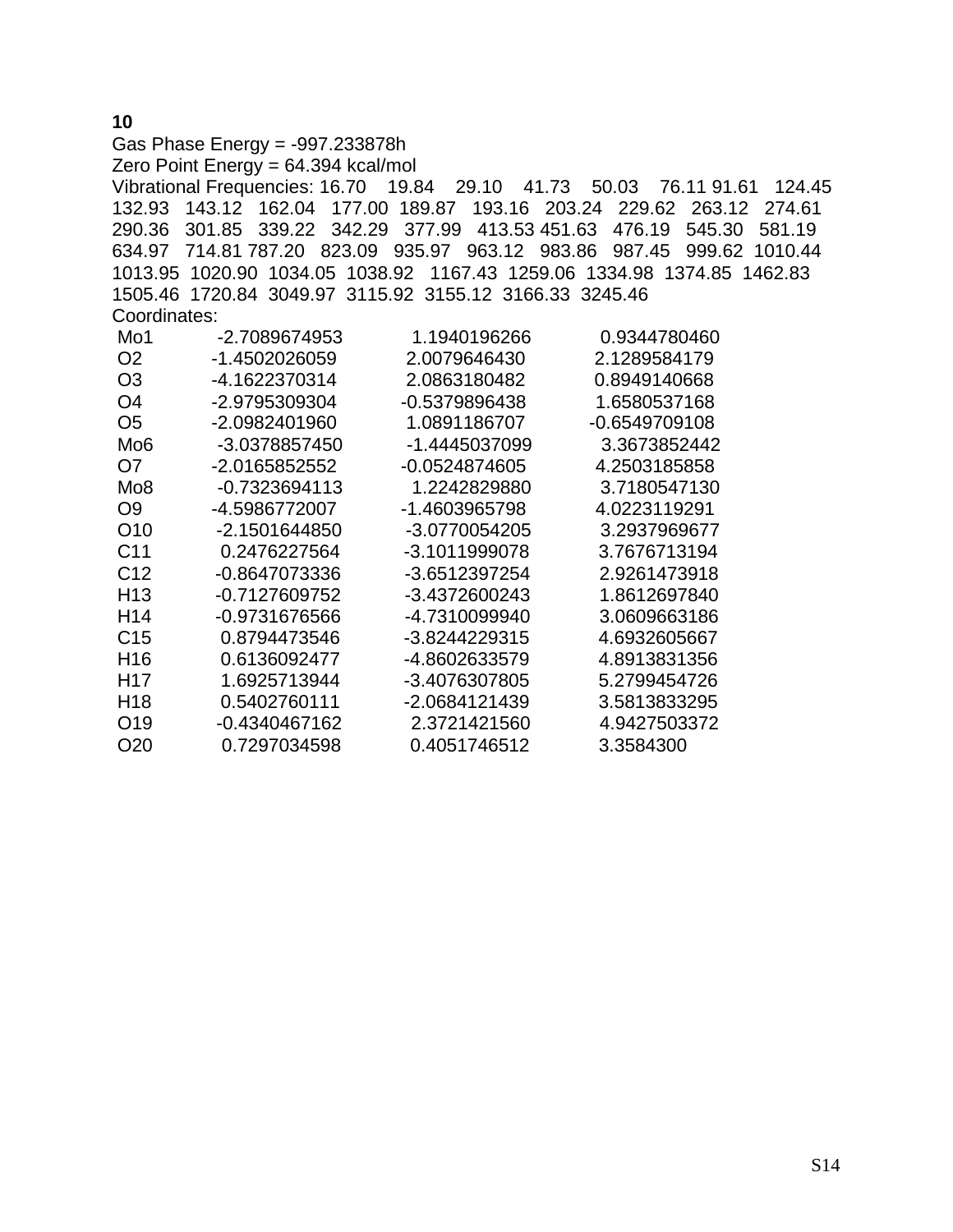```
10 (another conformer) 
Gas Phase Energy = -997.237075h 
Zero Point Energy = 64.885kcal/mol 
Vibrational Frequencies: 50.18 51.68 61.36 66.66 83.83 91.91 120.09 
122.89 141.93 159.57 175.31 184.16 195.44 199.83 213.73 245.91 256.52 
274.70 291.72 302.30 341.10 347.14 384.08 436.83 448.87 460.02 535.44 
616.06 646.80 703.86 801.85 827.94 926.08 967.94 985.57 996.65 1003.72 
1006.99 1019.13 1024.44 1033.34 1035.13 1165.21 1256.67 1320.05 1372.25 
1460.47 1497.63 1713.42 3059.80 3108.96 3170.13 3171.07 3253.64 
Coordinates
  Mo1 -2.4325148799 0.1793284796 0.7255165474 
 O2 -1.5049563726 1.6225919963 1.5736623761 
 O3 -3.6952556150 0.7466828762 -0.2690437248 
 O4 -3.0916787373 -0.8866258744 2.1416749922 
 O5 -1.3622313534 -0.7432103393 -0.2390393408 
Mo6 -2.7836400741 -1.2439221726 4.0186463562
 O7 -1.7433758892 0.3583997094 4.3050961107 
Mo8 -0.8242806676  1.7152115915  3.3599615699
 O9 -4.2334877904 -1.1241209917 4.8843036508 
 O10 -1.7662028400 -2.7810250203 4.3322722102 
C11 -0.0954230451 -2.6382249901 2.5437943400
 C12 -0.4458462200 -3.1962294400 3.8914056309 
 H13 -0.4760579217 -4.2914033478 3.8849360762 
 H14 0.2631600385 -2.8684924027 4.6594288252 
 C15 0.8894857129 -1.7581892955 2.3406125886 
 H16 1.5091079138 -1.3859040510 3.1524322807 
 H17 1.1085137609 -1.3818020149 1.3460651663 
 H18 -0.6931314839 -2.9912727779 1.7045051992 
 O19 -1.0888500116 3.2510594079 4.0501728760 
 O20 0.8563193979 1.3996846388 3.3858357802
```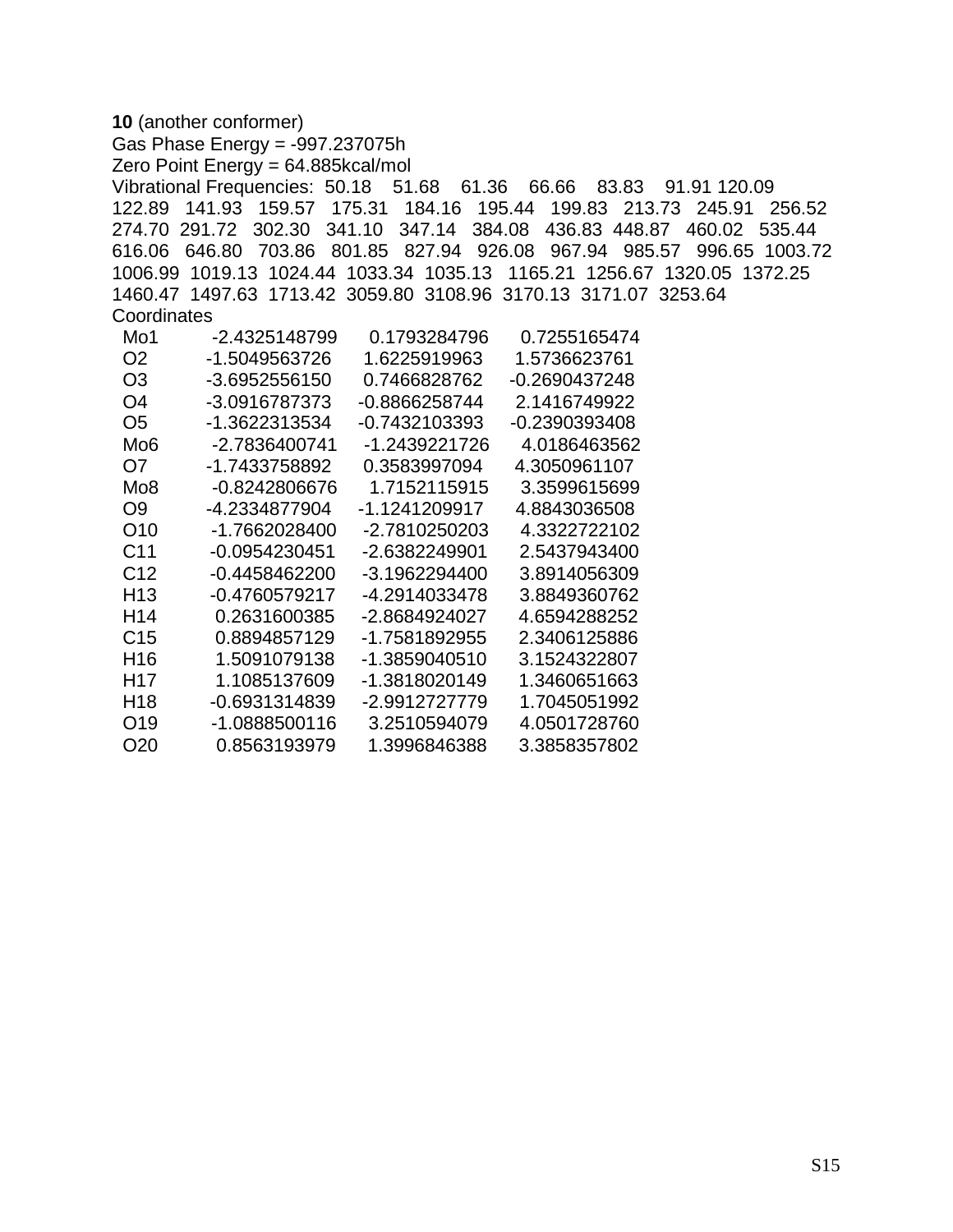# **TS4**

Gas Phase Energy = -997.177174h Zero Point Energy = 60.881 Vibrational Frequencies: -1069.49 16.21 40.13 57.40 78.15 111.29 129.51 135.02 148.01 157.62 159.90 173.28 196.89 200.00 218.51 234.59 249.94 286.06 302.02 320.85 329.83 342.92 370.94 425.53 461.70 476.95 548.02 568.36 605.15 611.96 679.35 763.06 782.26 861.03 939.52 956.63 999.04 1011.75 1015.64 1019.22 1028.96 1111.99 1157.47 1213.67 1243.90 1307.17 1330.84 1378.34 1475.50 1668.45 3082.58 3164.51 3179.46 3260.05 Coordinates: Mo1 -0.0402039213 -0.0088519497 0.0728234497 O2 0.2926140116 0.3026749300 1.9190845300 O3 1.3039344426 -0.2002169951 -0.9492205387 O4 -1.0282595137 1.5029786147 -0.3860096553 O5 -1.1839160233 -1.4323866929 -0.0124636615 Mo6 -2.8917149586 1.7681422011 0.1908906331 O7 -2.3478242786 1.8230835895 2.0776454828 Mo8 -1.0759356634 0.9263774032 3.1461621241 O9 -3.5276043483 3.0569464500 -0.7020318171 H10 -2.2941701513 -1.4139463561 -0.1774825497 C11 -4.5335256515 -2.0081303090 -0.8398900503 C12 -3.7540169669 -1.1828012734 0.0635209000 H13 -3.5917336210 -1.5435797625 1.0856618800 C14 -4.7505147953 -3.3223144760 -0.6406984279 H15 -4.3813705833 -3.8352399815 0.2436311187 H16 -5.3019354724 -3.9181885295 -1.3593734054 H17 -4.9075259621 -1.5143586844 -1.7348490869 O18 -0.4380581976 1.9355614398 4.3633324149 O19 -1.8143441211 -0.4283657776 3.8878472599 O20 -3.9033224007 0.1557111286 -0.0216937142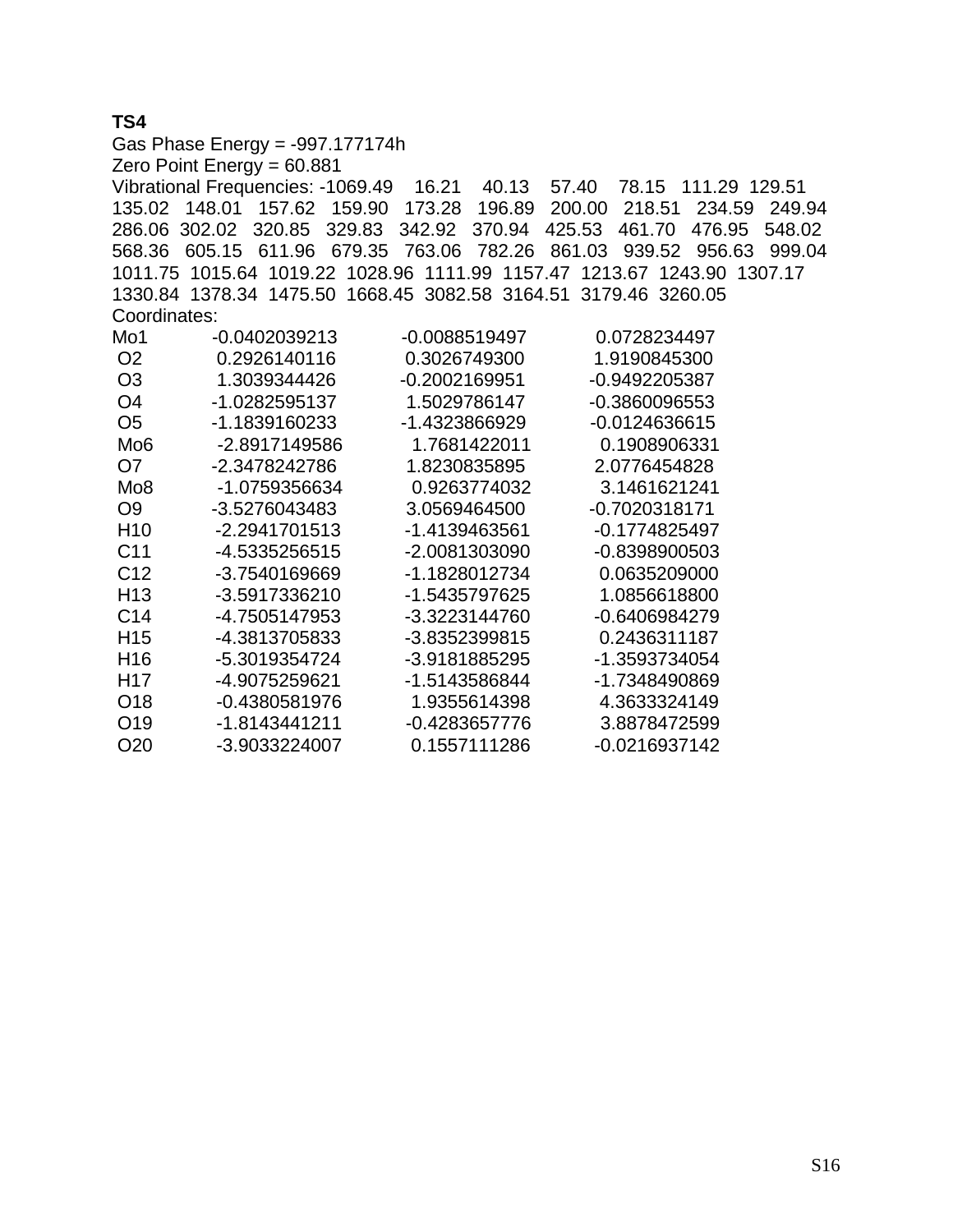# **TS4'**

Gas Phase Energy = -997.180595 h Zero Point Energy = 60.068 kcal/mol Imaginary frequency =  $1768$ i cm<sup>-1</sup> Vibrational Frequencies: -1767.52 18.14 33.84 43.35 75.67 105.59 113.59 131.33 153.82 155.51 157.10 171.75 180.69 208.54 221.24 237.02 247.12 273.31 287.76 303.31 311.73 344.56 385.68 444.62 468.36 518.61 534.86 553.64 599.74 619.31 678.94 708.24 793.26 832.34 932.36 968.64 996.93 1007.18 1014.48 1019.56 1023.72 1034.53 1051.15 1110.03 1184.25 1270.26 1311.42 1383.94 1452.94 1632.24 3092.40 3171.94 3178.71 3268.77 Coordinates: Mo1 0.0119480587 -0.0018196627 -0.0059887164 O2 -0.0507010378 -0.0982892785 1.9116572703 O3 1.5121751575 0.1413243692 -0.7885465427 O4 -1.0637609999 1.4972204268 -0.4093829882 O5 -1.0353940536 -1.3219393183 -0.7188781076 Mo6 -2.9572090465 1.6418765458 -0.1157733561 H7 -2.0457475207 -1.1339658788 -1.2308789897 C8 -3.4108221726 -0.8777334354 -1.6845712316 O9 -3.3352263071 3.2159988982 -0.6079415337 O10 -3.8670521993 0.3000607731 -1.1389073868 C11 -3.3126921654 -0.9637707064 -3.1292872288 Mo12 -1.5302804626 0.4917243065 2.9847335663 H13 -3.7947701849 -1.7513911024 -1.1474718151 O14 -2.8303844658 1.1252340072 1.7483056692 C15 -3.4382370507 0.0705218556 -3.9867947858 H16 -3.6673947313 1.0732995217 -3.6408689494 H17 -3.3301817563 -0.0749905990 -5.0557894754 H18 -3.0786416641 -1.9581051020 -3.5056868333 O19 -1.0422930577 1.7250262785 4.0575431664 O20 -2.1673466630 -0.8004174718 3.9014138264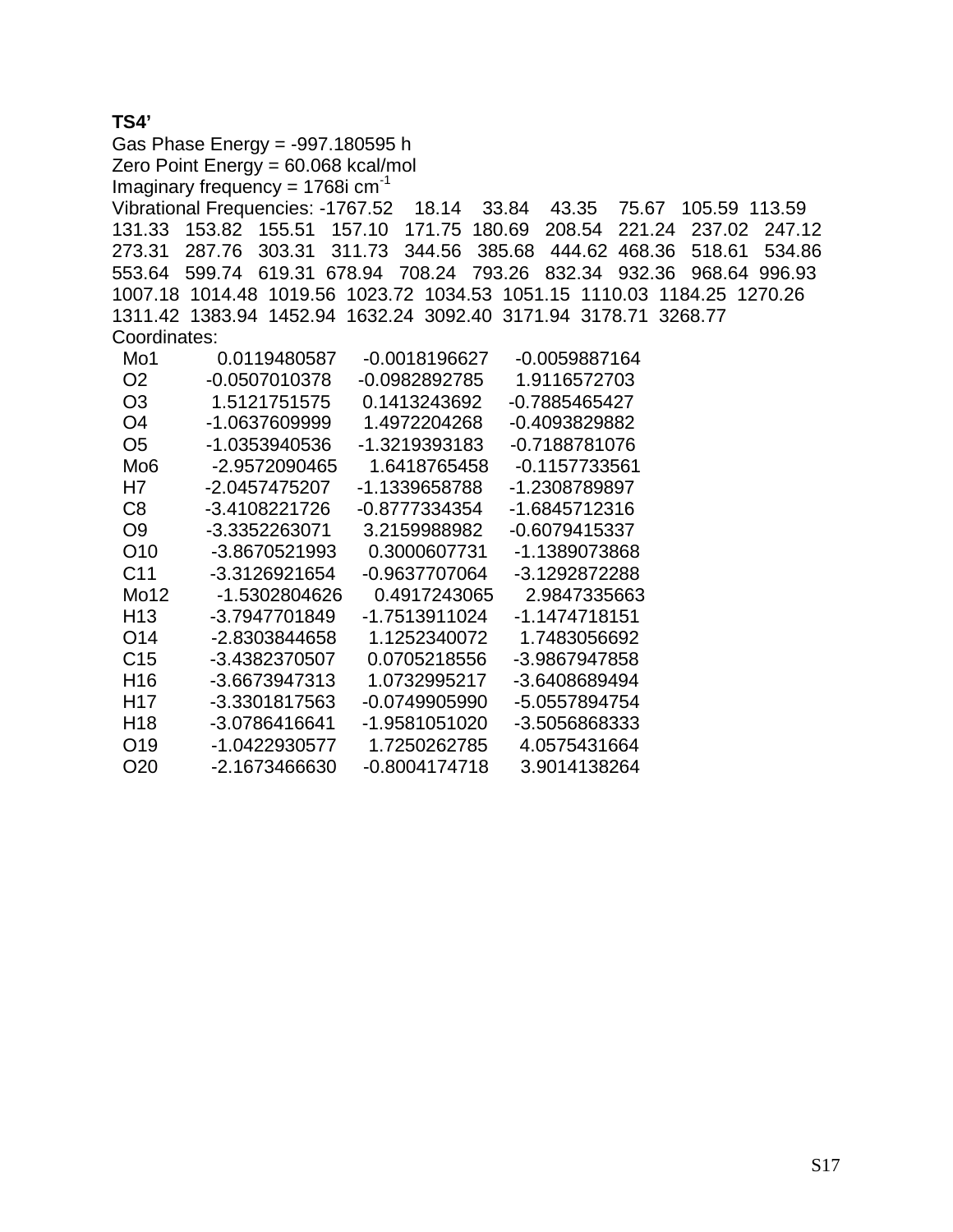## **11**  Gas Phase Energy = -997.211037h Zero Point Energy = 63.116 kcal/mol Vibrational Frequencies: 22.97 47.09 49.55 62.73 87.28 104.83 113.61 125.39 141.10 146.80 157.81 171.52 176.29 181.52 198.39 222.40 237.56 261.81 273.10 296.65 319.23 326.57 338.59 350.79 368.94 412.60 492.06 538.45 616.09 640.26 645.79 672.80 702.54 728.00 753.70 954.41 961.18 984.83 1001.41 1004.67 1019.73 1030.79 1031.82 1210.75 1309.41 1394.64 1461.24 1579.84 1666.81 3096.40 3167.17 3197.68 3263.16 3829.34 Coordinates: Mo1 0.0000000000 0.0000000000 0.0000000000

| IVIO T          | <u>U.UUUUUUUUUU</u> | <u>U.UUUUUUUUUU</u> | <u>U.UUUUUUUUU</u> |
|-----------------|---------------------|---------------------|--------------------|
| O <sub>2</sub>  | 0.0000000000        | 0.0000000000        | 1.9077598073       |
| O3              | 1.5819668842        | 0.0000000000        | -0.6140405049      |
| O4              | -0.6828844006       | 1.7630889943        | -0.3221814552      |
| O5              | -1.2989993687       | -1.2558344649       | -0.6172591237      |
| Mo <sub>6</sub> | -1.0713695522       | 3.4897381761        | 0.3959131029       |
| O7              | -0.4981367173       | 2.9353683169        | 2.2113800839       |
| Mo <sub>8</sub> | -0.8376018357       | 1.3200448689        | 3.0532065900       |
| O9              | -0.1628884363       | 4.8220272747        | -0.1045001818      |
| O10             | -2.7978569142       | 4.1480900783        | 1.2441556321       |
| C <sub>11</sub> | -4.6288483928       | 4.7616384515        | 2.5886890972       |
| C <sub>12</sub> | -3.6982317513       | 3.8000782179        | 2.0567974241       |
| H <sub>13</sub> | -3.7656878212       | 2.7497520036        | 2.3639215996       |
| C <sub>14</sub> | -5.5654138474       | 4.3926360918        | 3.4842110403       |
| H <sub>15</sub> | -5.6545892682       | 3.3619347824        | 3.8175971467       |
| H <sub>16</sub> | -6.2563807741       | 5.1104757959        | 3.9133256645       |
| H <sub>17</sub> | -4.5253552171       | 5.7910409776        | 2.2550064951       |
| O18             | -0.2300290918       | 1.2926826356        | 4.6540267528       |
| O19             | -2.5455512716       | 1.0281922268        | 3.0227990156       |
| H <sub>20</sub> | -1.0536386298       | -2.0218471746       | -1.1563456684      |
|                 |                     |                     |                    |

S18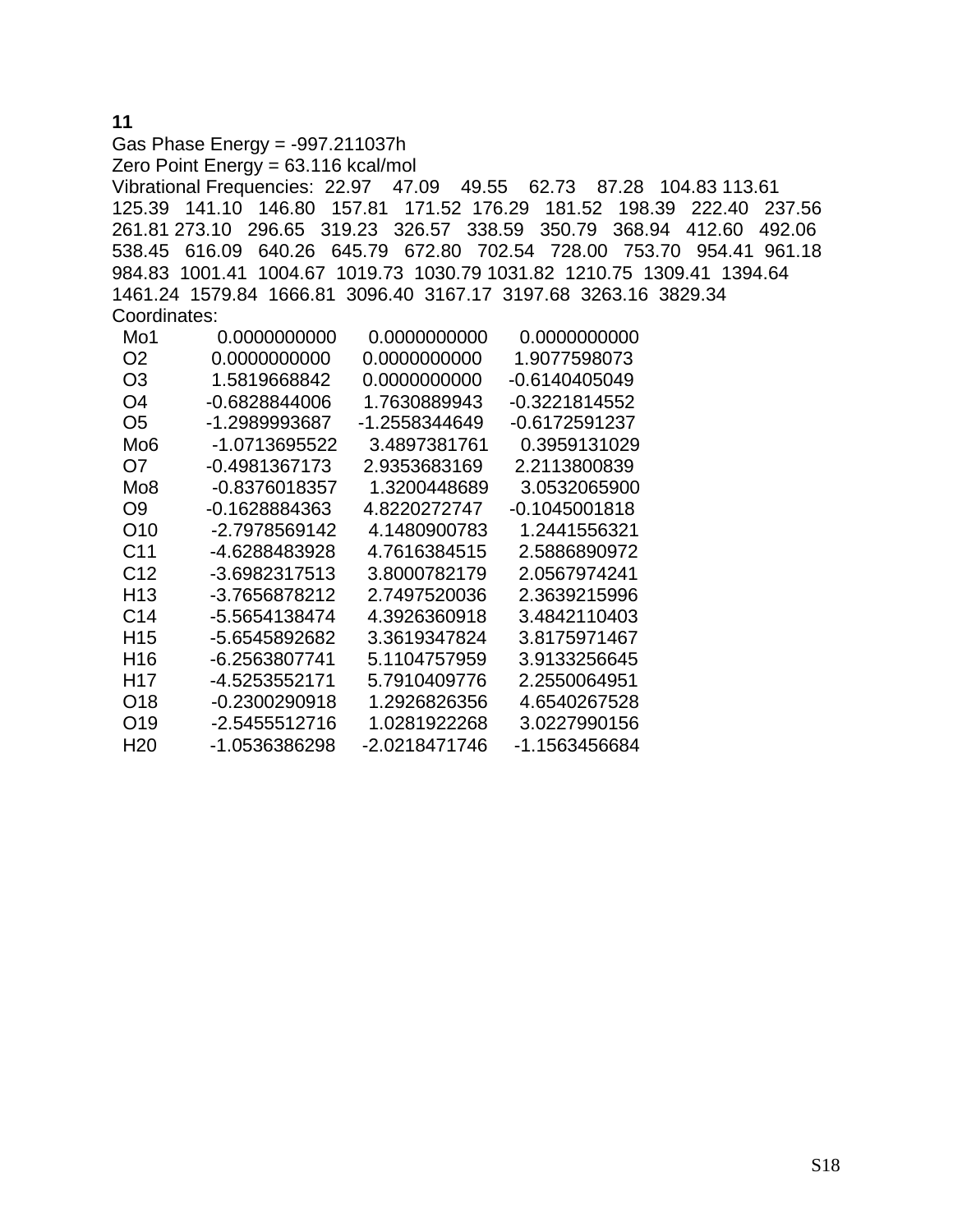$12 \text{ (Mo}_3\text{O}_8\text{H)}$ Gas Phase Energy = -805.246141h Zero Point Energy = 22.962 kcal/mol Vibrational Frequencies: 33.02 49.49 62.15 111.85 115.10 127.25 138.29 157.62 170.18 175.22 220.70 239.59 260.08 277.94 295.20 334.50 385.45 432.33 455.99 552.68 623.52 659.81 726.16 757.28 798.88 1004.49 1013.98 1026.10 1037.50 3819.80 Coordinates: O1 0.0000000000 0.0000000000 0.0000000000 O2 0.0000000000 0.0000000000 2.9972603832 O3 2.7458214412 0.0000000000 1.4739126767 Mo4 -0.2760111837 3.5782721000 0.3307104270 O5 -0.9041658148 2.6551945240 -1.2372418112 Mo6 -1.2084925911 0.7689647513 -1.2606257522 O7 -1.1726674021 4.8279405410 1.0291546775 O8 0.6753469120 2.3383347792 1.4261694722 Mo9 0.9063371410 0.4439855714 1.6363425996 O10 -2.8236838294 0.4281364639 -0.8230887870

| \ <i>)</i>   \ <i>)</i> | -2.02.300.302.94 | <u>U.420 I JO40JY</u> | -u.oz.งuoo <i>l</i> o/u- |
|-------------------------|------------------|-----------------------|--------------------------|
| $\bigcap$ 11            | -0.9235292025    | 0.1222416571          | -2.8146579526            |
| H <sub>12</sub>         | 3.2247480872     | -0.5377245391         | 2.1222510512             |

#### **12 – quartet**

Gas Phase Energy = -805.253755h Zero Point Energy = 22.965 kcal/mol Vibrational Frequencies: 42.02 50.62 58.16 109.09 112.45 123.41 127.69 157.22 169.34 182.41 217.70 238.38 264.70 265.29 292.83 334.37 385.83 445.35 465.28 526.47 617.35 660.43 726.48 793.78 813.03 1002.73 1010.82 1019.46 1028.66 3822.84 Coordinates:

| O1              | 0.0000000000  | 0.0000000000  | 0.0000000000  |
|-----------------|---------------|---------------|---------------|
| O <sub>2</sub>  | 0.0000000000  | 0.0000000000  | 2.9504405092  |
| O <sub>3</sub>  | 2.7706769209  | 0.0000000000  | 1.4399457412  |
| Mo4             | -0.3836033023 | 3.5503309950  | 0.4195124296  |
| O5              | -1.3074714650 | 2.5254140114  | -0.9481764366 |
| Mo6             | -1.4161411016 | 0.6324913304  | -1.0975928874 |
| O7              | -0.5622761992 | 5.2004252991  | 0.7604556789  |
| O8              | 0.7537226697  | 2.3675832459  | 1.4375730514  |
| Mo9             | 0.9383741867  | 0.4679062109  | 1.6167540219  |
| O10             | -2.9214390485 | 0.0777009242  | -0.5060912835 |
| O11             | -1.2347059025 | 0.1074182521  | -2.7130479419 |
| H <sub>12</sub> | 3.2507374780  | -0.5452640604 | 2.0807563033  |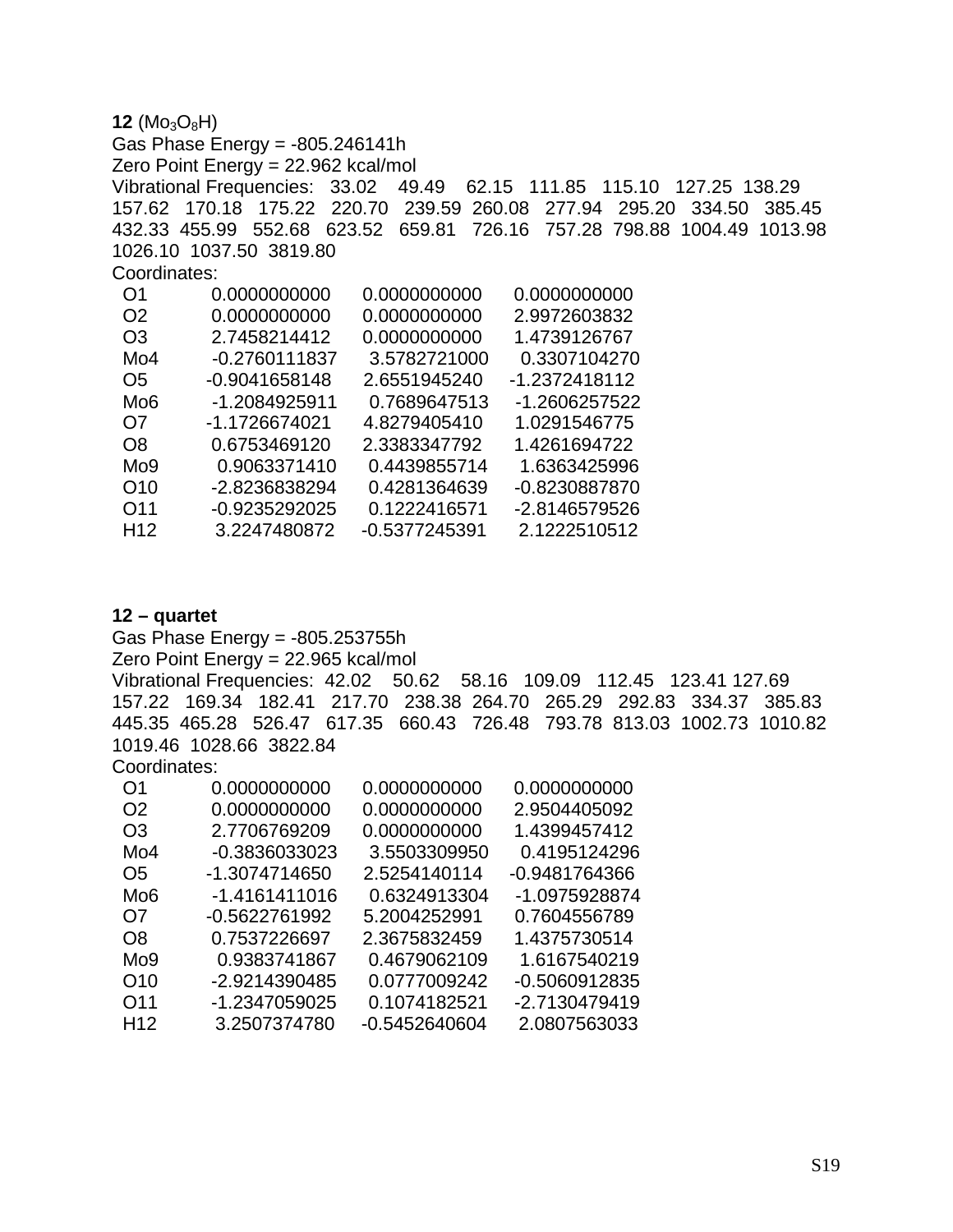**12** – another isomer Gas Phase Energy = -805.251060h Zero Point Energy = 24.014 kcal/mol Vibrational Frequencies: 85.02 92.27 114.64 126.40 133.89 149.12 163.07 172.91 182.32 224.63 235.94 279.31 280.99 312.02 334.83 347.83 449.73 502.36 524.88 573.35 599.11 682.62 720.13 741.27 979.88 1000.98 1018.13 1022.61 1037.24 3710.82 Coordinates: O1 0.0000000000 0.0000000000 0.0000000000 O2 0.0000000000 0.0000000000 3.3075874647 O3 2.7496221278 0.0000000000 1.2762739306 Mo4 3.0716011242 1.8318962970 0.4072342559 O5 2.3203561509 1.4212530283 -1.3201872672 Mo6 1.1570303089 -0.1144871687 -1.4825357913 O7 4.5968195514 2.5192561977 0.6984214290 O8 1.6708283550 2.1629991571 1.5972817857 Mo9 0.6725534989 0.4295919934 1.8197821203 O10 0.3235370649 -0.1856024022 -2.9682784364 O11 2.1475776220 -1.5107034940 -1.2881363661

| H <sub>12</sub> | 2.9898182635 | -0.8087189084 | 0.7872001407 |
|-----------------|--------------|---------------|--------------|
|                 |              |               |              |

**12** (Acrolein) Gas Phase Energy = -191.914050h Zero Point Energy = 38.589 kcal/mol Vibrational Frequencies: 178.43 318.61 571.47 611.61 925.61 994.01 1024.06 1042.93 1173.96 1300.08 1400.47 1464.09 1696.09 1805.08 2890.39 3154.31 3193.77 3248.08 Coordinates: C1 0.6078563787 0.4804666203 0.0000000000 C2 0.4106001201 1.8032782743 0.0000000000 H3 1.2319845355 2.5123842010 0.0000000000 H4 -0.5944103657 2.2198179742 0.0000000000 C5 -0.5280273096 -0.4603432901 0.0000000000 H6 -1.5309551060 0.0244145720 0.0000000000 O7 -0.4125719639 -1.6702138945 0.0000000000 H8 1.6017410634 0.0399592804 0.0000000000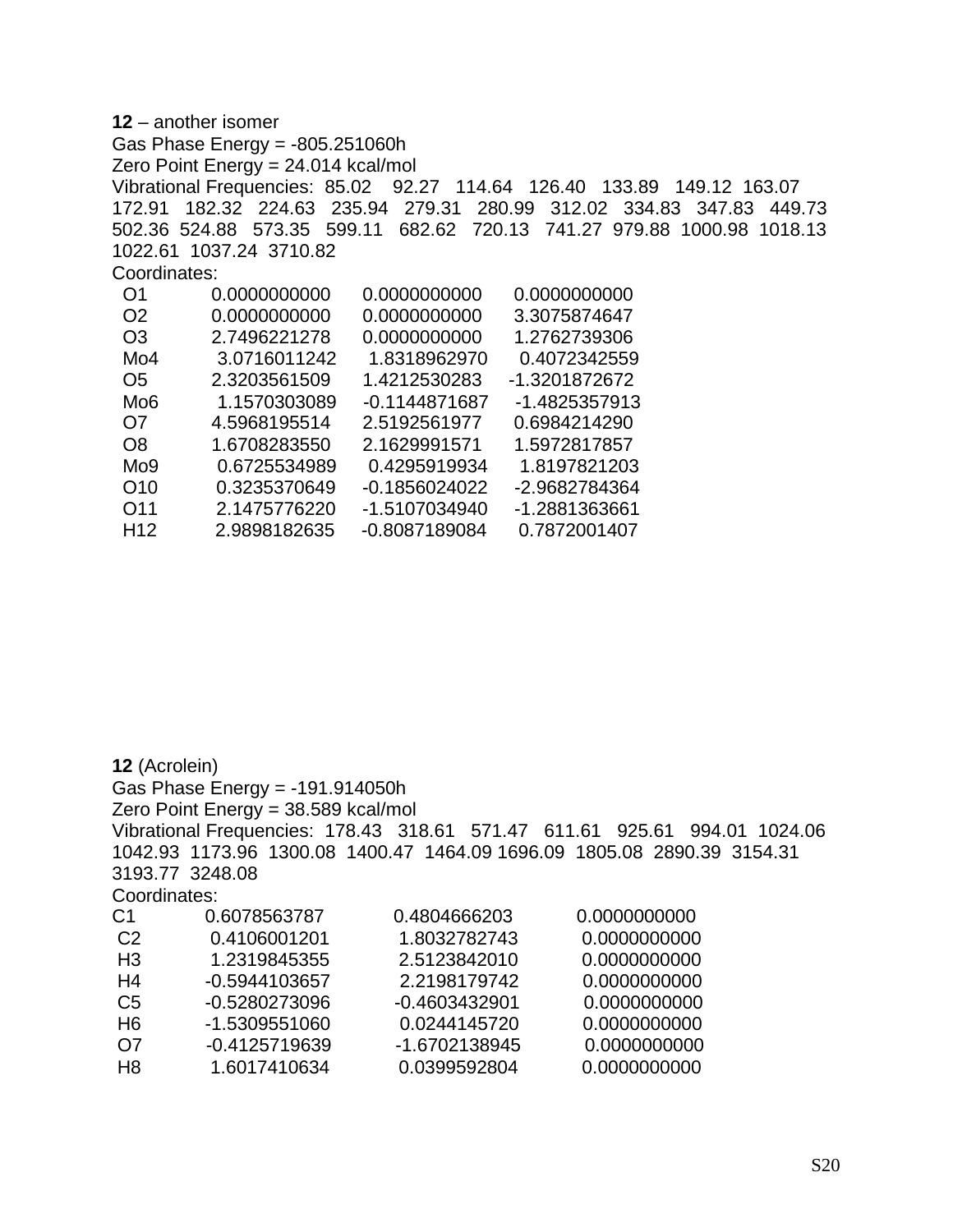### $O<sub>2</sub>$

Gas Phase Energy = -150.316606h Zero Point Energy = 2.375 kcal/mol Vibrational Frequencies: 1661.34 Coordinates:

| O <sub>1</sub> | 0.0000000000 | 0.0000000000 | $-0.6070774288$ |
|----------------|--------------|--------------|-----------------|
| O2             | 0.0000000000 | 0.0000000000 | 0.6070774288    |

# **13**

Gas Phase Energy = -1147.578850h Zero Point Energy = 66.607 kcal/mol

Vibrational Frequencies: 14.50 29.10 31.34 43.90 49.27 84.14 106.57 110.69 124.99 129.14 138.60 153.55 155.17 163.13 169.90 180.13 198.85 209.48 219.64 228.07 248.42 275.31 286.69 297.75 299.19 338.96 345.90 369.73 383.60 398.30 454.06 486.66 525.81 613.67 621.55 626.62 667.34 724.19 743.95 800.61 952.12 998.60 1006.55 1016.76 1019.38 1026.89 1030.14 1063.43 1140.78 1211.01 1308.85 1393.80 1470.98 1681.71 1714.67 3059.73 3165.10 3208.76 3260.97 3827.80

Coordinates:

| Mo1             | 0.0000000000  | 0.0000000000  | 0.0000000000  |
|-----------------|---------------|---------------|---------------|
| O <sub>2</sub>  | 0.0000000000  | 0.0000000000  | 1.9165513037  |
| O3              | 1.5965731987  | 0.0000000000  | -0.5748886200 |
| O4              | -0.6689270430 | 1.7316291886  | -0.2111282088 |
| O <sub>5</sub>  | -1.2648460008 | -1.2652109311 | -0.6425968525 |
| Mo6             | -1.0585543372 | 3.5236907170  | 0.3736656388  |
| O <sub>7</sub>  | -0.7872210753 | 2.9726603977  | 2.2668813149  |
| Mo <sub>8</sub> | -0.7775844514 | 1.2968754409  | 3.1052824925  |
| O9              | 0.3022223061  | 4.4113169011  | -0.1086749032 |
| O <sub>10</sub> | -1.8205288363 | 5.4481448413  | 1.2904132436  |
| C11             | -2.0112979370 | 7.1017253754  | 2.9586703367  |
| C <sub>12</sub> | -1.5475115779 | 5.8282560457  | 2.4364231110  |
| H <sub>13</sub> | -0.9371571235 | 5.1856966807  | 3.0891586113  |
| C <sub>14</sub> | -1.6635320216 | 7.4814408293  | 4.1985007793  |
| H <sub>15</sub> | -1.0423234448 | 6.8504266357  | 4.8296706034  |
| H16             | -1.9845508805 | 8.4292632900  | 4.6183151097  |
| H <sub>17</sub> | -2.6288437250 | 7.7139297424  | 2.3075196305  |
| O <sub>18</sub> | 0.1042111699  | 1.3926039692  | 4.5690739816  |
| O <sub>19</sub> | -2.3826890378 | 0.8247051030  | 3.4742836529  |
| H <sub>20</sub> | -1.0263262396 | -1.9938087581 | -1.2344903947 |
| O21             | -2.7035225691 | 3.6753284852  | -0.7302170432 |
| O22             | -3.2882292950 | 3.3132736373  | 0.4152378583  |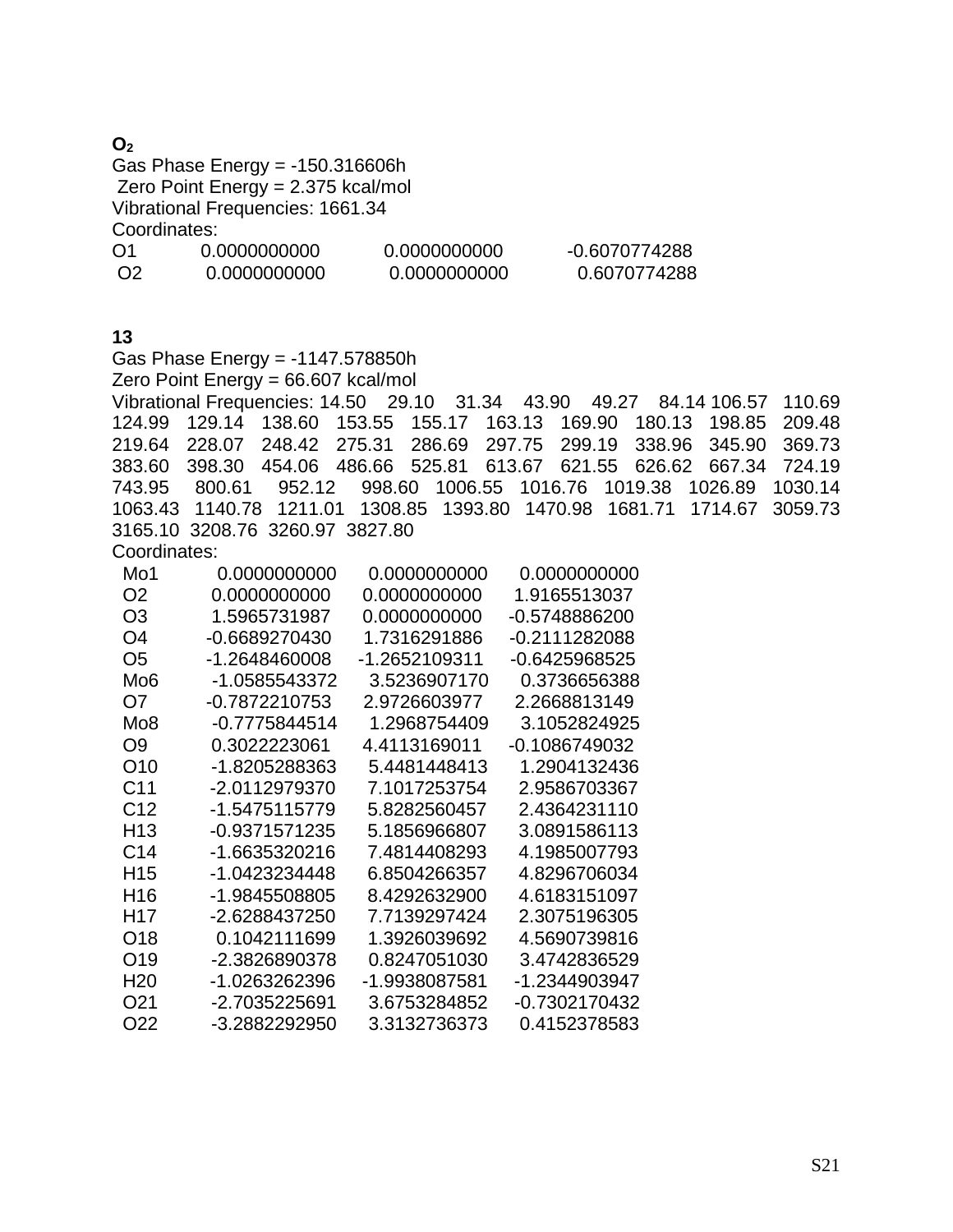#### **13 – quartet**

Gas Phase Energy = -1147.567981h Zero Point Energy = 66.695 kcal/mol Vibrational Frequencies: 10.60 22.55 29.20 40.05 47.52 78.56 100.23 106.92 116.12 123.34 131.93 140.49 146.64 152.73 166.53 171.46 188.65 200.68 222.10 226.72 255.58 271.29 282.34 288.99 309.12 329.87 356.60 363.31 379.32 443.39 455.26 493.38 517.50 613.48 626.59 642.71 660.16 720.76 772.69 815.13 951.49 1000.07 1006.15 1013.90 1019.39 1025.74 1030.03 1063.35 1210.10 1215.86 1308.82 1394.83 1471.29 1682.31 1719.38 3052.58 3164.95 3208.70 3261.11 3833.10 Coordinates: Mo1 0.0000000000 0.0000000000 0.0000000000 O2 0.0000000000 0.0000000000 1.9313234219 O3 1.6286653893 0.0000000000 -0.4770553978 O4 -0.7447241707 1.7310088548 -0.2807230944 O5 -1.2461849427 -1.2886598447 -0.6420054961 Mo6 -0.6605482343 3.5482929507 0.3815553572 O7 -0.0508108378 2.9932737542 2.1707661596 Mo8 -0.2071123700 1.4103623808 3.1837453404 O9 0.5794144875 4.2782199430 -0.5160319798 O10 -0.8696673748 5.6068227134 1.3672016894 C11 -0.2833813325 7.3175320072 2.8831593493 C12 -0.2310233825 5.9610014861 2.3654257563 H13 0.4053850883 5.2304102151 2.8887508990 C14 0.4685289260 7.6550932738 3.9427505755 H15 1.1126491588 6.9286761944 4.4326413351 H16 0.4680938931 8.6613297561 4.3489257421 H17 -0.9317097249 8.0239997234 2.3725399132 O18 1.0009443445 1.3658205991 4.3966337922 O19 -1.7404628597 1.3189794316 3.9420969463 H20 -1.0100983547 -1.9890925663 -1.2672656321 O21 -2.5626768334 3.7989065965 -0.4394262339 O22 -2.8076093675 3.7715468771 0.8589916015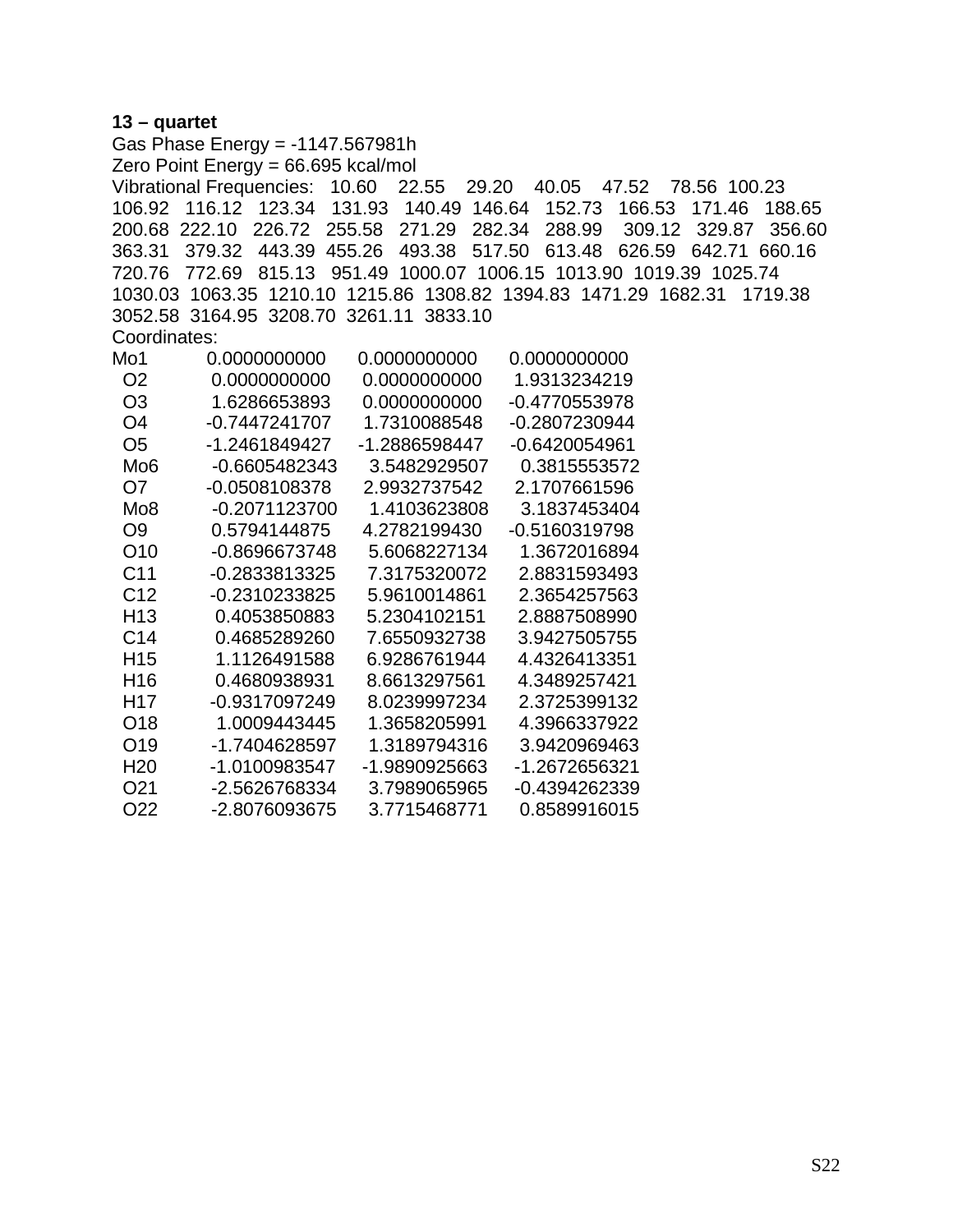**13'** Gas Phase Energy = -1147.597031h Zero Point Energy = 68.084 kcal/mol Vibrational Frequencies: 31.18 41.58 67.83 81.75 102.26 107.47 120.85 133.13 138.98 154.17 161.70 165.77 177.60 183.45 194.52 206.62 229.20 233.43 247.86 250.83 276.11 295.75 297.62 303.16 337.24 349.98 369.51 389.71 429.65 466.09 502.03 538.62 621.95 635.03 647.97 685.44 713.59 791.63 802.62 845.93 887.07 959.76 983.05 1012.47 1014.00 1015.62 1033.19 1035.07 1055.64 1219.02 1312.56 1406.98 1475.45 1648.76 1685.41 3104.55 3169.18 3209.55 3265.21 3802.85 Coordinates:

| Mo1             | 0.0750042705    | -0.2544793222 | 0.1388796831  |
|-----------------|-----------------|---------------|---------------|
| O2              | 1.9396239192    | -0.4000889914 | 0.0064907563  |
| O3              | -0.3388223600   | 1.0761237861  | -0.8380758186 |
| O4              | $-0.3819029315$ | 0.2444716883  | 1.8036374653  |
| O5              | -1.0013869210   | -1.5764521002 | -0.6897266270 |
| Mo6             | 0.3049926846    | -1.0305922550 | 3.3493818306  |
| O7              | 2.1683385791    | -0.3378164291 | 3.0313014094  |
| Mo8             | 3.1350472103    | -0.7876573841 | 1.5160307055  |
| O9              | -0.5326352994   | -0.2750262898 | 4.6157976686  |
| O <sub>10</sub> | 1.2706446814    | -2.6038941302 | 4.4126732982  |
| C11             | 2.5476706584    | -4.5650663310 | 4.6575035757  |
| C <sub>12</sub> | 1.8364330361    | -3.5807275635 | 3.8759170592  |
| H <sub>13</sub> | 1.8063812313    | -3.6835385833 | 2.7840632406  |
| C <sub>14</sub> | 3.2154669182    | -5.5471051926 | 4.0267301818  |
| H <sub>15</sub> | 3.2230728844    | -5.6159751582 | 2.9419720325  |
| H <sub>16</sub> | 3.7804752075    | -6.2955680986 | 4.5728418723  |
| H17             | 2.5367666057    | -4.4599766295 | 5.7386167979  |
| O <sub>18</sub> | 4.5405189578    | 0.1739717365  | 1.4261617468  |
| O <sub>19</sub> | 3.6278396171    | -2.4343196538 | 1.5638172900  |
| H <sub>20</sub> | -1.5182517838   | -1.2873262053 | -1.4582353498 |
| O21             | 0.5401140774    | -2.1717100837 | 1.4703568437  |
| O22             | -0.5925025913   | -2.4222337775 | 2.3541821403  |